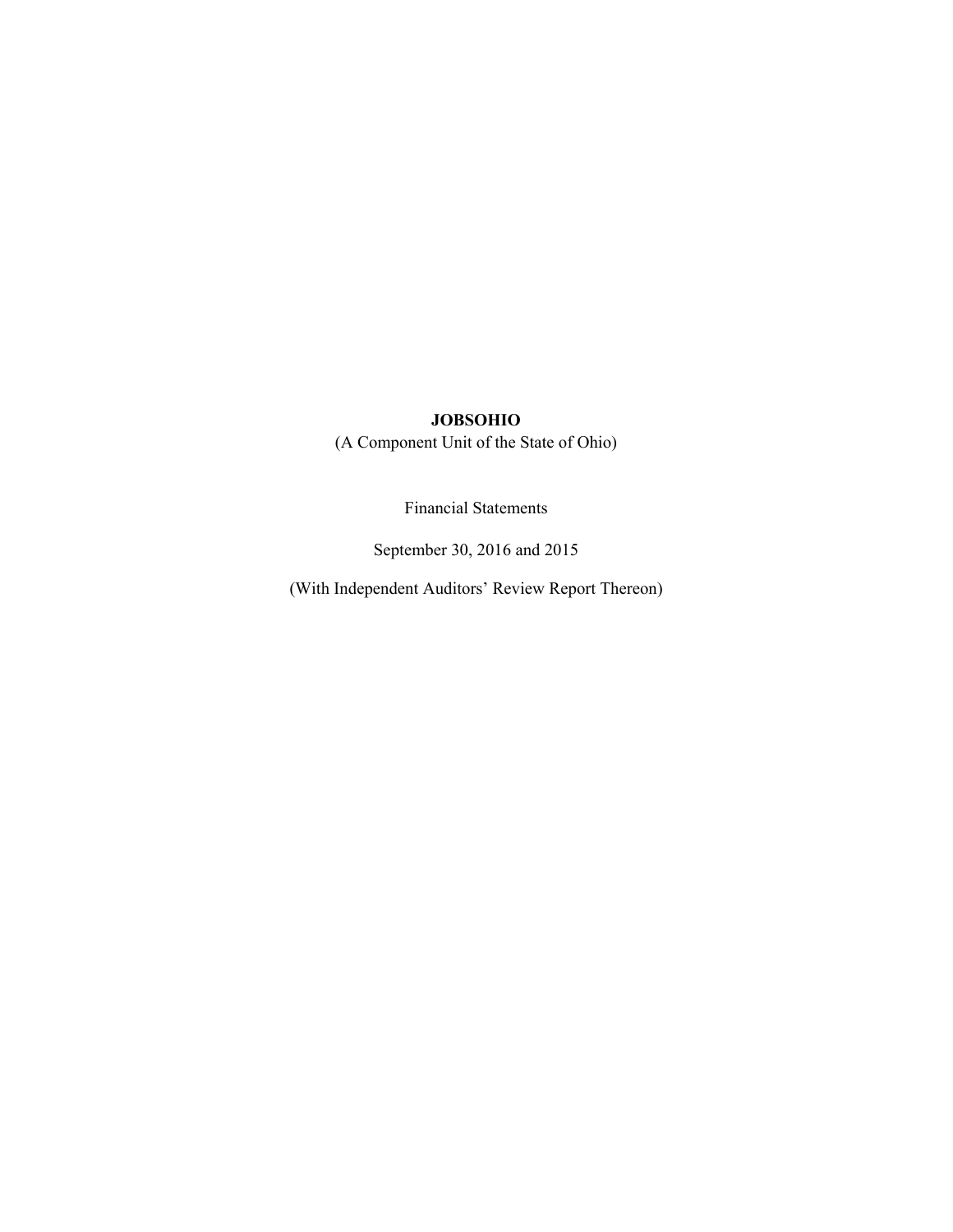(A Component Unit of the State of Ohio)

|  | Table of Contents |
|--|-------------------|
|  |                   |

|                                                                           | Page(s)  |
|---------------------------------------------------------------------------|----------|
| Independent Auditors' Review Report                                       | $1 - 2$  |
| <b>Financial Statements:</b>                                              |          |
| Statements of Net Position (unaudited)                                    |          |
| Statements of Revenues, Expenses, and Changes in Net Position (unaudited) | 4        |
| Statements of Cash Flows (unaudited)                                      |          |
| Notes to Financial Statements (unaudited)                                 | $6 - 35$ |
|                                                                           |          |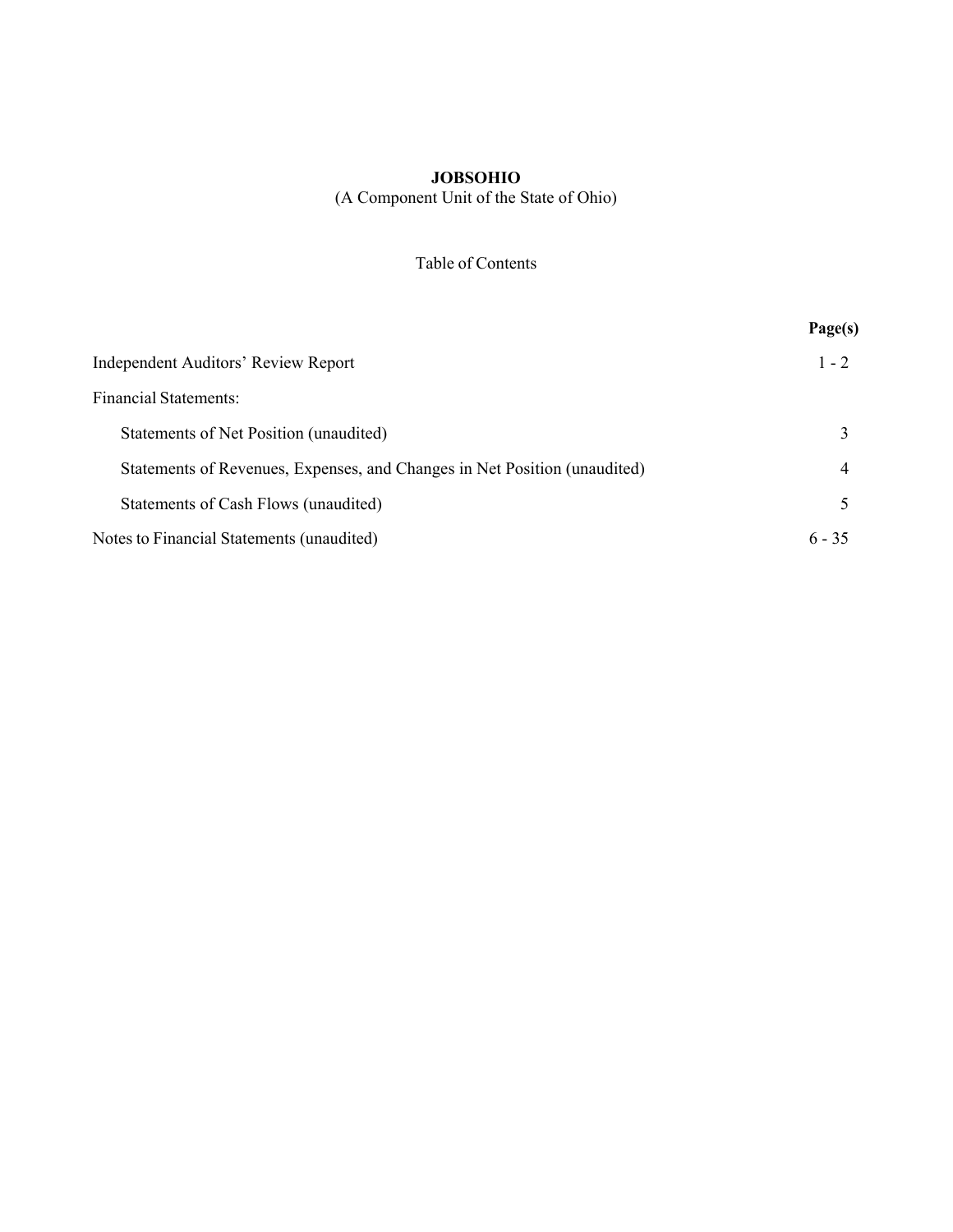# **Deloitte.**

**Deloitte & Touche LLP** 180 East Broad Street Suite 1400 Columbus, OH 43215-3611 **USA** 

Tel: +1 614 221 1000 Fax: +1 614 229 4647 www.deloitte.com

# **INDEPENDENT AUDITORS' REVIEW REPORT**

The Board of Directors JobsOhio:

We have reviewed the accompanying statements of net position of JobsOhio (the "Entity"), a component unit of the State of Ohio, as of September 30, 2016 and 2015, and the related statements of revenues, expenses, and changes in net position, and cash flows for the three-month periods then ended (the "interim financial information").

# **Management's Responsibility for the Interim Financial Information**

The Entity's management is responsible for the preparation and fair presentation of the interim financial information in accordance with accounting principles generally accepted in the United States of America; this responsibility includes the design, implementation, and maintenance of internal control sufficient to provide a reasonable basis for the preparation and fair presentation of interim financial information in accordance with accounting principles generally accepted in the United States of America.

#### **Auditors' Responsibility**

Our responsibility is to conduct our review in accordance with auditing standards generally accepted in the United States of America applicable to reviews of interim financial information. A review of interim financial information consists principally of applying analytical procedures and making inquiries of persons responsible for financial and accounting matters. It is substantially less in scope than an audit conducted in accordance with auditing standards generally accepted in the United States of America, the objective of which is the expression of an opinion regarding the financial information. Accordingly, we do not express such an opinion.

## **Emphasis of Matter**

As discussed in Note 2(a) to the accompanying interim financial information, the Entity now includes JobsOhio Beverage System as a blended component unit in accordance with the adoption of GASB Statement No, 80, *Blending Requirements for Certain Component Units*. The Entity has applied this change retrospectively in the accompanying financial information to include JobsOhio Beverage System as a blended component unit of the Entity for the periods ended September 30, 2016 and 2015, as well as for the year ended June 30, 2016.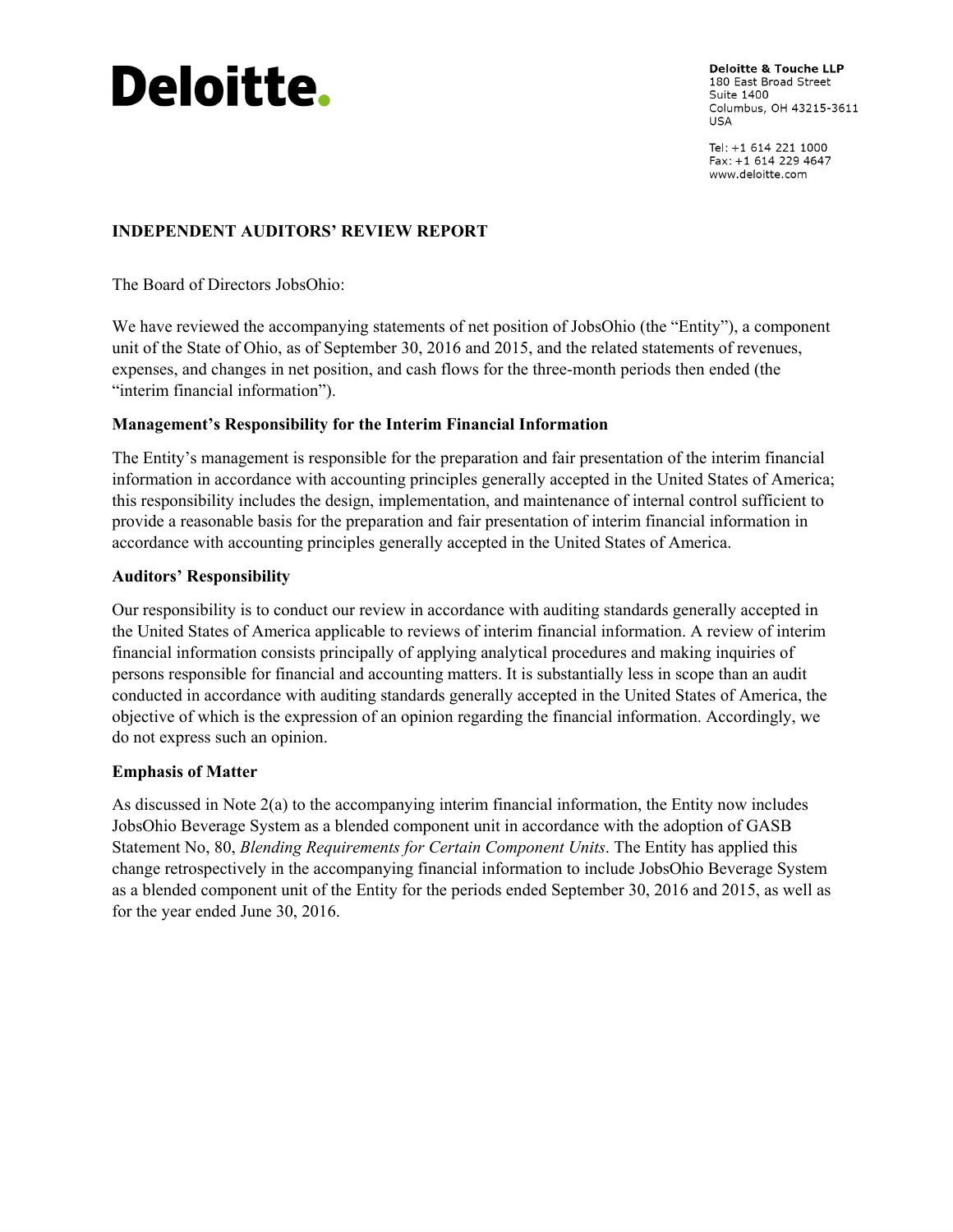#### **Basis for Modification**

Management has omitted the Management's Discussion and Analysis section, which we believe is required to be disclosed in accordance with accounting principles generally accepted in the United States of America. Such missing information, although not a part of the accompanying basic interim financial information, is required by the Governmental Accounting Standards Board who considers it to be an essential part of financial reporting for placing the basic interim financial information in an appropriate operational, economic, or historical context. Our review on the accompanying basic interim financial information is not affected by this missing information.

#### **Conclusion**

Based on our review, with the exception of the matter described in the Basis for Modification paragraph, we are not aware of any material modifications that should be made to the interim financial information referred to above for it to be in accordance with accounting principles generally accepted in the United States of America.

Deloite { Touch Lep

December 12, 2016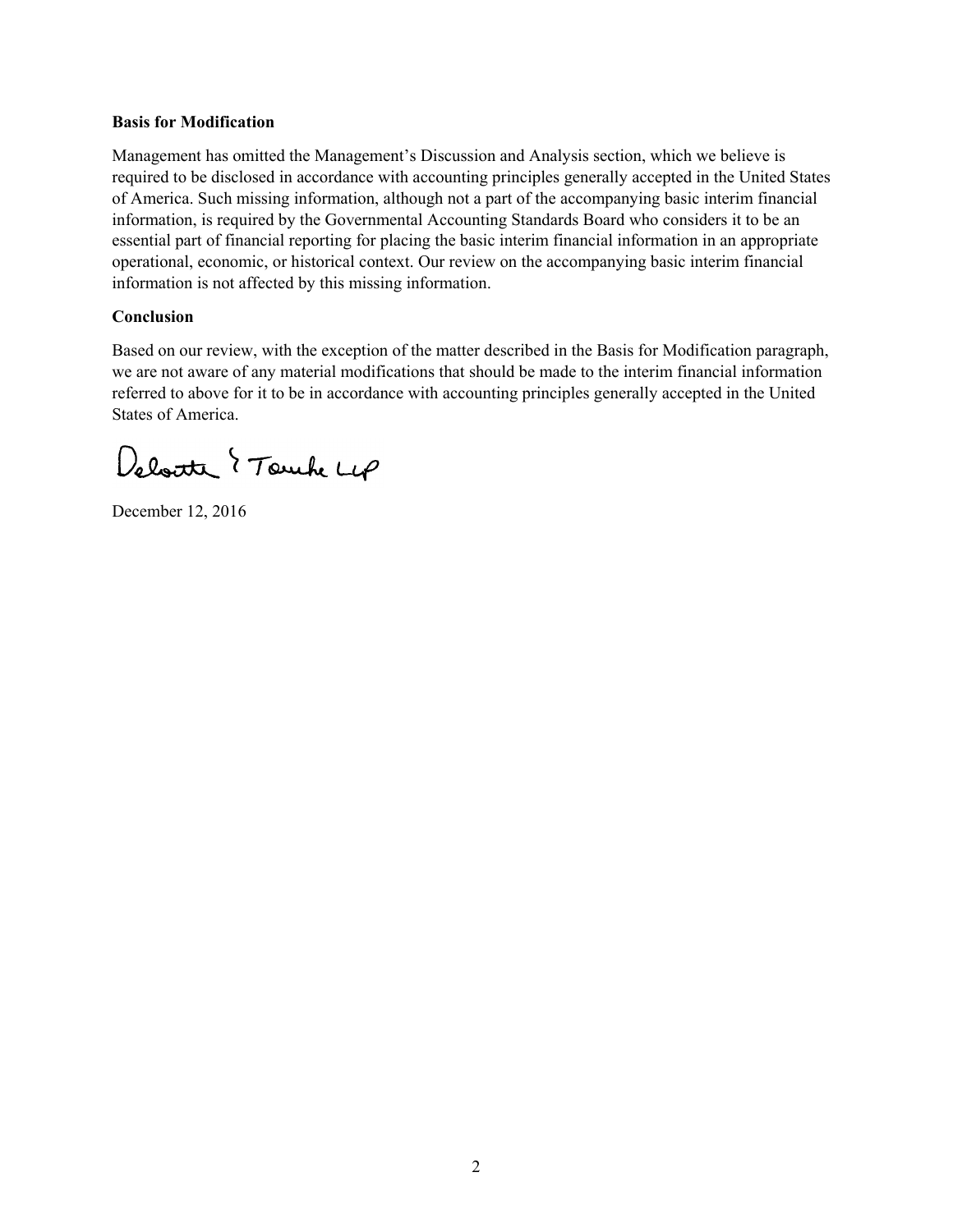(A Component Unit of the State of Ohio)

# Statements of Net Position

# (Unaudited)

# (In thousands)

|                                                          | September 30, 2016     | June 30, 2016 |
|----------------------------------------------------------|------------------------|---------------|
| <b>Assets:</b>                                           |                        |               |
| Current assets:                                          |                        |               |
| Cash and cash equivalents - unrestricted                 | \$<br>265,351          | \$<br>263,122 |
| Cash and cash equivalents - restricted                   | 108,065                | 134,725       |
| Investments                                              | 349,082                | 324,254       |
| Inventory                                                | 72,096                 | 72,948        |
| Loans                                                    | 3,354                  | 2,270         |
| Receivables                                              | 1,098                  | 1,025         |
| Prepaid expenses                                         | 4,340                  | 4,364         |
| Total current assets                                     | 803,386                | 802,708       |
| Long-term assets:                                        |                        |               |
| Intangible asset - liquor franchise, net of amortization | 1,177,535              | 1,191,334     |
| Capital assets, net of accumulated depreciation          | 1,301                  | 1,377         |
| Loans, net of loss allowance                             | 30,177                 | 25,078        |
| Total long-term assets                                   | 1,209,013              | 1,217,789     |
| <b>Total assets</b>                                      | 2,012,399              | 2,020,497     |
| <b>Liabilities:</b>                                      |                        |               |
| Current liabilities:                                     |                        |               |
| Accounts payable                                         | 23,260                 | 26,831        |
| Accrued liabilities                                      | 75,970                 | 90,362        |
| Special obligation bonds payable - current portion       | 44,020                 | 44,020        |
| Bond interest payable                                    | 14,719                 | 29,438        |
| Capital lease payable - current portion                  | 10                     | 10            |
| Total current liabilities                                | 157,979                | 190,661       |
| Long-term liabilities:                                   |                        |               |
| Special obligation bonds payable                         | 1,429,498              | 1,430,203     |
| Capital lease payable                                    | 25                     | 28            |
| Total long-term liabilities                              | 1,429,523              | 1,430,231     |
| <b>Total liabilities</b>                                 | 1,587,502              | 1,620,892     |
| Net position:                                            |                        |               |
| Net investment in capital assets                         | 1,301                  | 1,377         |
| Unrestricted                                             | 423,596                | 398,228       |
| <b>Total net position</b>                                | $\mathbb S$<br>424,897 | \$<br>399,605 |

See accompanying notes to financial statements.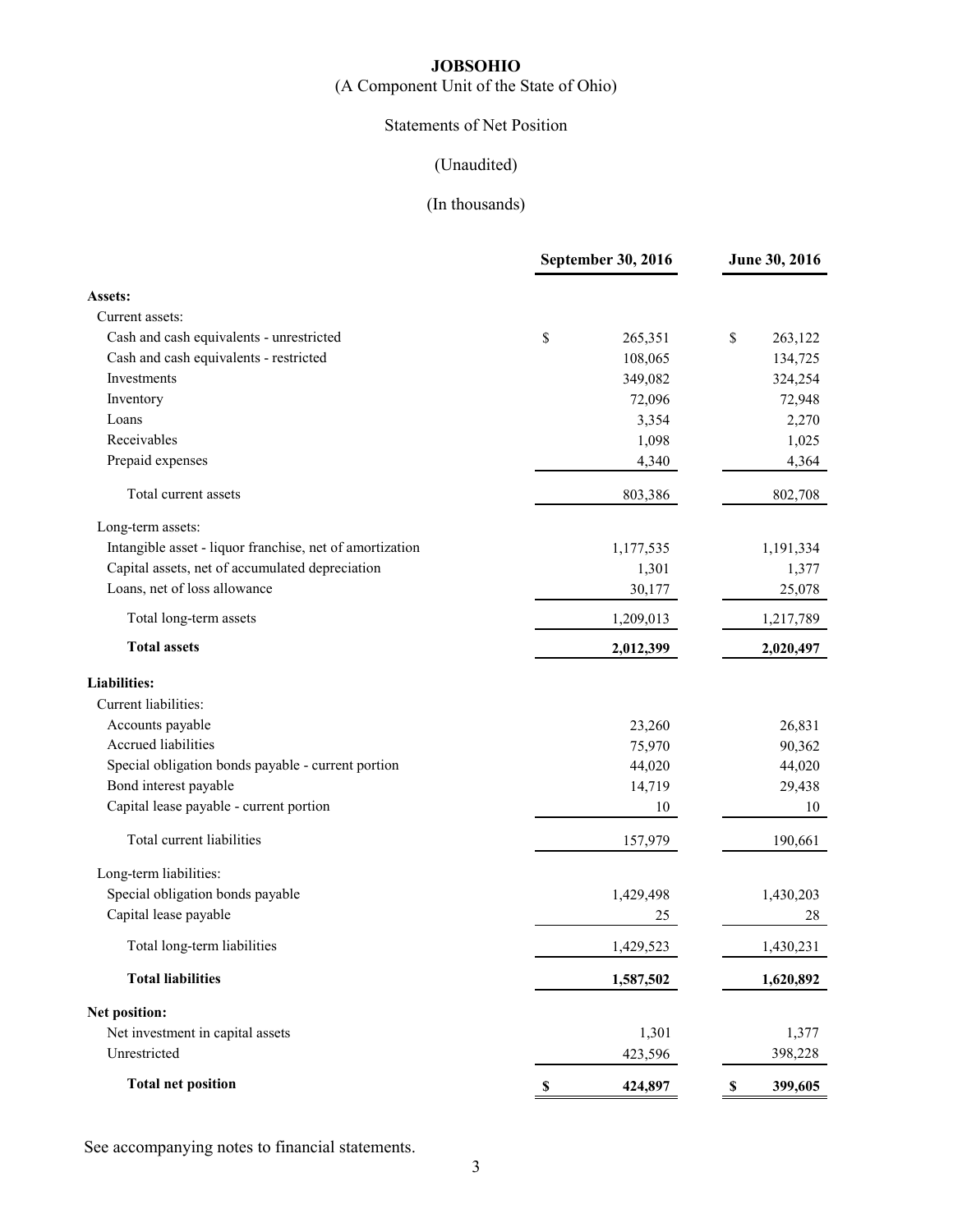(A Component Unit of the State of Ohio)

# Statements of Revenues, Expenses, and Changes in Net Position

# (Unaudited)

# (In thousands)

|                                                     |             | <b>3 Months Ended</b><br><b>September 30, 2016</b> |             | <b>3 Months Ended</b><br>September 30, 2015 |
|-----------------------------------------------------|-------------|----------------------------------------------------|-------------|---------------------------------------------|
| <b>Operating revenues:</b>                          |             |                                                    |             |                                             |
| Net liquor sales                                    | \$          | 269,711                                            | \$          | 255,991                                     |
| Interest income - loans                             |             | 352                                                |             | 114                                         |
| Fees and other                                      |             | 118                                                |             | 74                                          |
| Total operating revenues                            |             | 270,181                                            |             | 256,179                                     |
| <b>Operating expenses:</b>                          |             |                                                    |             |                                             |
| Cost of goods sold                                  |             | 155,298                                            |             | 147,086                                     |
| Sales commissions                                   |             | 14,753                                             |             | 13,994                                      |
| Liquor gallonage taxes                              |             | 11,731                                             |             | 11,300                                      |
| Amortization of intangible asset - liquor franchise |             | 13,799                                             |             | 13,799                                      |
| Service fees                                        |             | 4,409                                              |             | 2,444                                       |
| Supplemental Payment                                |             | 8,128                                              |             | 7,878                                       |
| Economic development programs                       |             | 15,436                                             |             | 16,814                                      |
| Salaries and benefits                               |             | 2,387                                              |             | 1,877                                       |
| Economic development purchased services             |             | 2,013                                              |             | 2,369                                       |
| Professional services                               |             | 1,251                                              |             | 1,771                                       |
| Insurance                                           |             | 140                                                |             | 137                                         |
| Administrative and support                          |             | 644                                                |             | 646                                         |
| Marketing                                           |             | 2,044                                              |             | 1,478                                       |
| Other                                               |             | 19                                                 |             | 17                                          |
| Total operating expenses                            |             | 232,052                                            |             | 221,610                                     |
| <b>Operating income</b>                             |             | 38,129                                             |             | 34,569                                      |
| Nonoperating revenues (expenses):                   |             |                                                    |             |                                             |
| Bond interest, net                                  |             | (14, 015)                                          |             | (14, 155)                                   |
| Investment income                                   |             | 900                                                |             | 1,078                                       |
| Other, net                                          |             | 278                                                |             | 47                                          |
| Total nonoperating revenues (expenses)              |             | (12, 837)                                          |             | (13,030)                                    |
| Change in net position                              |             | 25,292                                             |             | 21,539                                      |
| Net position, beginning of period                   |             | 399,605                                            |             | 280,962                                     |
| Net position, end of period                         | $\mathbf S$ | 424,897                                            | $\mathbf S$ | 302,501                                     |

See accompanying notes to financial statements.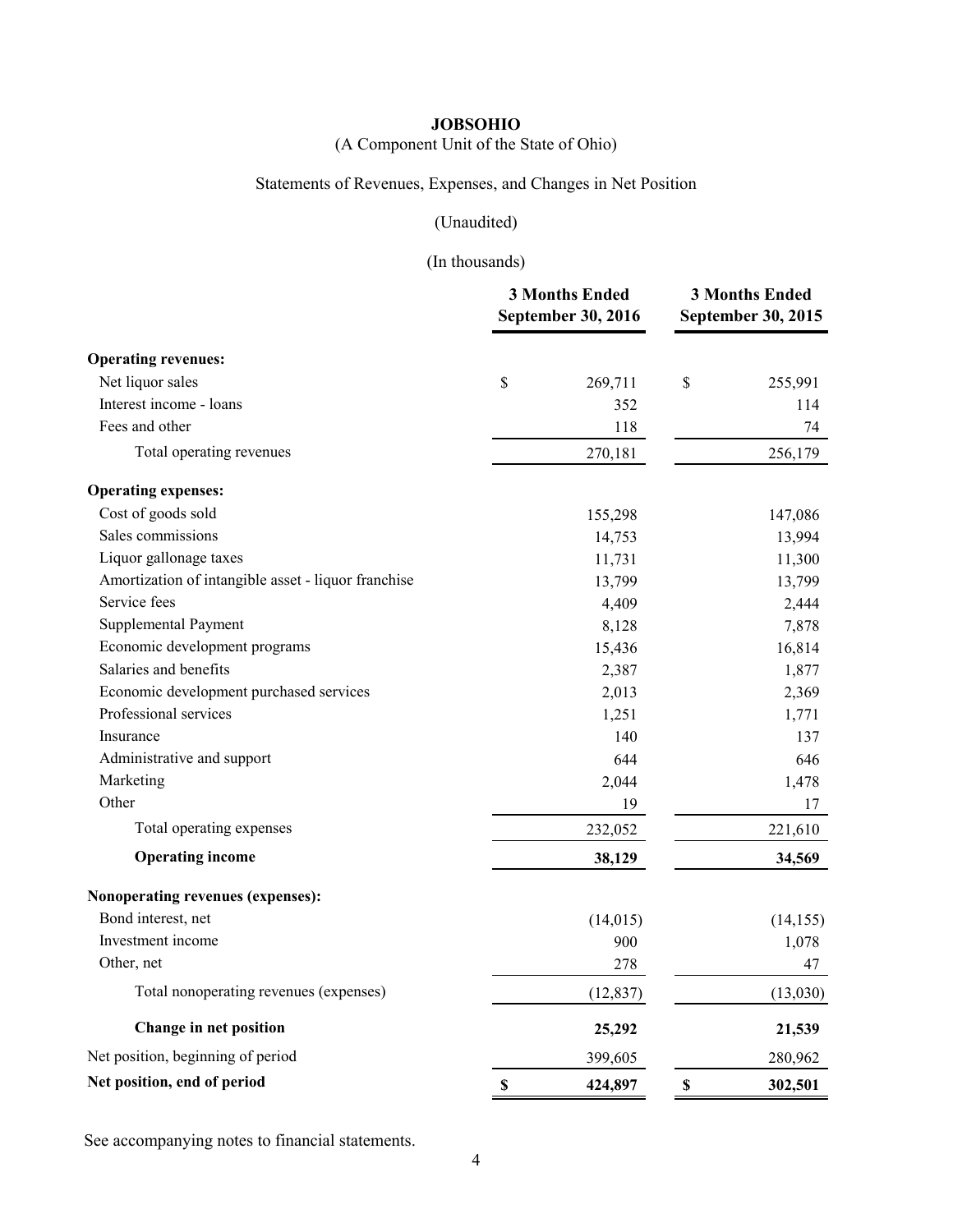# (A Component Unit of the State of Ohio)

#### Statements of Cash Flows

## Three months ended September 30, 2016 and 2015 (Unaudited)

# (In thousands)

|                                                                                                      | 2016 |            |    | 2015                     |
|------------------------------------------------------------------------------------------------------|------|------------|----|--------------------------|
|                                                                                                      |      |            |    |                          |
| Cash flows from operating activities:                                                                |      |            |    |                          |
| Receipts from fees and other                                                                         | \$   | 323        | \$ | 216                      |
| Receipts from customers                                                                              |      | 269,742    |    | 255,590                  |
| Payments to employees                                                                                |      | (2,200)    |    | (1,852)                  |
| Payments to suppliers                                                                                |      | (165, 598) |    | (144, 802)               |
| Payments for economic development programs                                                           |      | (9,294)    |    | (7,718)                  |
| Payments for commissions                                                                             |      | (14, 868)  |    | (14,078)                 |
| Receipts from sales taxes                                                                            |      | 16,193     |    | 14,899                   |
| Payments for sales tax collections to State and county                                               |      | (16, 142)  |    | (14, 938)                |
| Payments for gallonage tax collections to State                                                      |      | (11,788)   |    | (11, 333)                |
| Payments for servicing fees                                                                          |      | (2,018)    |    | (2, 444)                 |
| Payments for Supplemental Payment to State                                                           |      | (35,665)   |    | $\overline{\phantom{a}}$ |
| Net cash provided by operating activities                                                            |      | 28,685     |    | 73,540                   |
| Cash flows from noncapital financing activities:                                                     |      |            |    |                          |
| Payments for other nonoperating expenses                                                             |      |            |    | (2)                      |
| Net cash used in noncapital financing activity                                                       |      |            |    | (2)                      |
| Cash flows from capital and related financing activities:                                            |      |            |    |                          |
| Acquisition of capital assets                                                                        |      | (24)       |    | (5)                      |
| Payments for capital lease                                                                           |      | (3)        |    |                          |
| Payments for bond interest                                                                           |      | (29, 438)  |    | (29, 729)                |
| Net cash used in capital and related financing activities                                            |      | (29, 465)  |    | (29, 734)                |
| Cash flows from investing activities:                                                                |      |            |    |                          |
| Dividends and interest income                                                                        |      | 1,051      |    | 560                      |
| Purchases of investments                                                                             |      | (47,765)   |    | (10, 126)                |
| Proceeds from maturities of investments                                                              |      | 23,063     |    | 5,000                    |
| Net cash used in investing activities                                                                |      | (23, 651)  |    | (4, 566)                 |
| Net increase (decrease) in cash and cash equivalents                                                 |      | (24, 431)  |    | 39,238                   |
| Cash and cash equivalents, beginning of period                                                       |      | 397,847    |    | 335,508                  |
| Cash and cash equivalents, end of period                                                             | \$   | 373,416    | \$ | 374,746                  |
|                                                                                                      |      |            |    |                          |
| Reconciliation of operating income to net cash provided by operating activities:<br>Operating income |      |            |    |                          |
| Adjustments to reconcile operating income to net cash provided by (used in) operating activities:    | \$   | 38,129     | \$ | 34,569                   |
| Amortization of intangible asset - liquor franchise                                                  |      | 13,799     |    | 13,799                   |
| Depreciation and amortization expense                                                                |      | 125        |    | 125                      |
| Increase in loans                                                                                    |      | (6,183)    |    | (4,041)                  |
| (Increase) decrease in inventory                                                                     |      | 852        |    | (2,996)                  |
| Increase in receivables                                                                              |      | (73)       |    | (360)                    |
| (Increase) decrease in prepaid expenses                                                              |      | 24         |    | (207)                    |
| Increase (decrease) in accounts payable                                                              |      | (3,596)    |    | 11,271                   |
| Increase (decrease) in accrued liabilities                                                           |      | (14, 392)  |    | 21,380                   |
| Total adjustments                                                                                    |      | (9, 444)   |    |                          |
| Net cash provided by operating activities                                                            |      |            |    | 38,971                   |
| Noncash capital and related financing activities:                                                    | \$   | 28,685     | \$ | 73,540                   |
| Purchases of capital assets on account                                                               | \$   | 25         | \$ | $\overline{\phantom{a}}$ |
| Amortization of bonds payable                                                                        | \$   | 705        | \$ | 710                      |
|                                                                                                      |      |            |    |                          |

See accompanying notes to financial statements.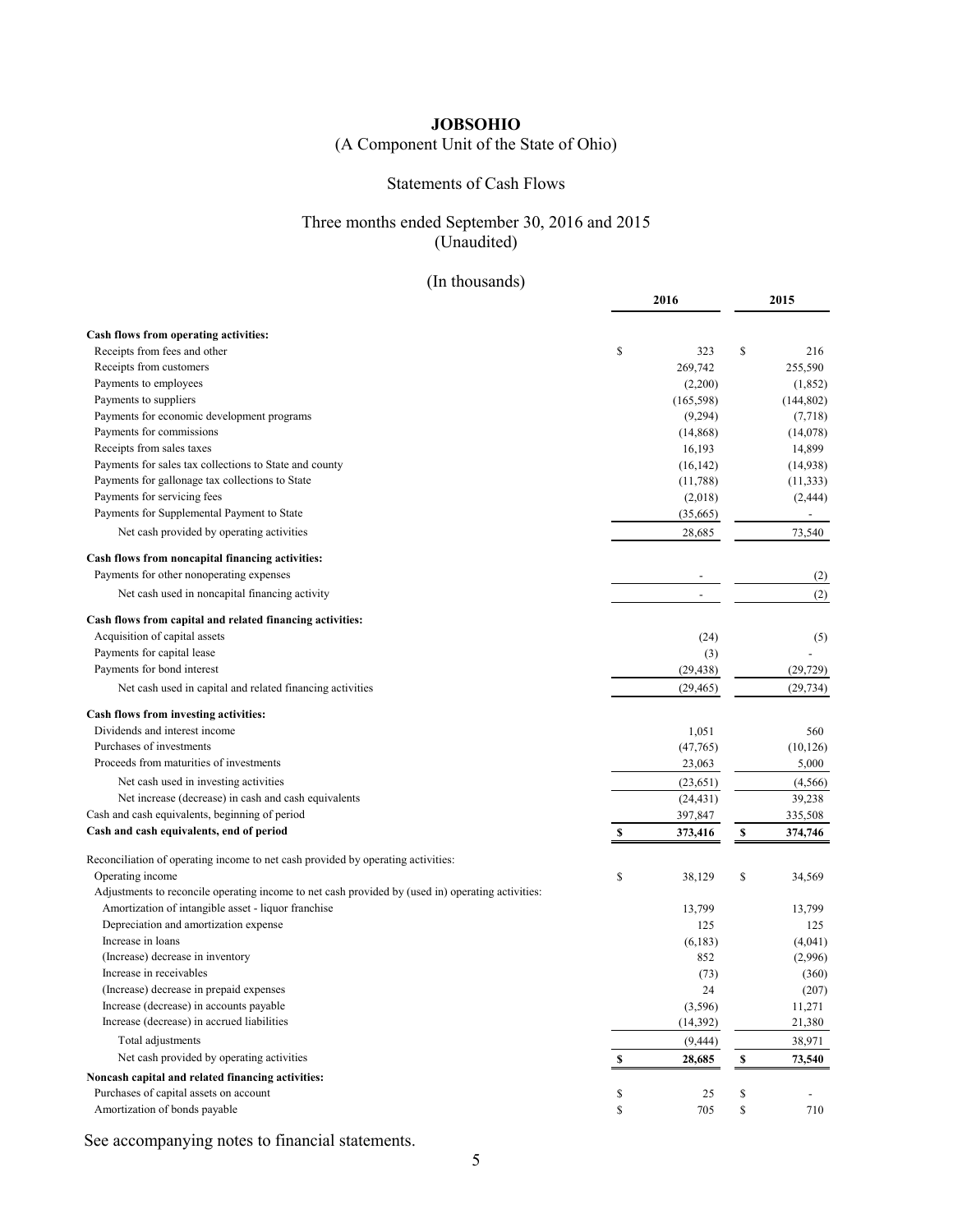(A Component Unit of the State of Ohio)

#### Notes to Financial Statements

(Unaudited)

(In thousands)

#### **(1) Unaudited Financial Statements**

The financial information included in these financial statements is unaudited. In the opinion of management, all adjustments (consisting of only normal recurring adjustments) necessary for a fair presentation of the statements of net position; the statements of revenues, expenses, and changes in net position; and the statements of cash flows for the period presented have been made on a consistent basis.

These financial statements should be read in conjunction with the financial statements and notes contained in JobsOhio's audited financial statements for the year ended June 30, 2016.

#### **(2) Summary of Significant Accounting Policies**

#### *(a) Organization*

JobsOhio was formed under the laws of the state of Ohio (State) and was established to encourage business development in the State. JobsOhio was incorporated on July 5, 2011, as a nonprofit corporation under Chapters 1702 and 187, Revised Code, to promote economic development, job creation, job retention, job training, and the recruitment of business to Ohio. JobsOhio is governed by a Board of Directors appointed by the Governor of Ohio.

The accompanying financial statements include the accounts of JobsOhio Beverage System (JOBS), its sole component unit. JOBS is governed by a Board of Directors appointed by JobsOhio as the sole member of JOBS and is considered a blended component unit of JobsOhio. JOBS, previously known as the Ohio Business Development Coalition (OBDC), was incorporated on June 3, 2004, as a nonprofit corporation under Chapter 1702, Revised Code, for the promotion of business and economic development in the State. On July 6, 2011, by action of its Board of Directors, the OBDC amended its Articles of Incorporation to transfer control of OBDC to JobsOhio. JOBS qualifies as a tax-exempt organization under Section  $501(c)(3)$  of the Internal Revenue Code for federal income tax purposes.

On February 1, 2013, JOBS effected a major change in its business model, acquiring an exclusive 25-year franchise for the sale of spirituous liquor in the State to fund economic development activities by JobsOhio, its sole member. See note 2(t), below, for information on this transaction.

The accounting policies and financial reporting practices of JobsOhio and JobsOhio Beverage System conform to U.S. generally accepted accounting principles (GAAP) as applicable to governmental units.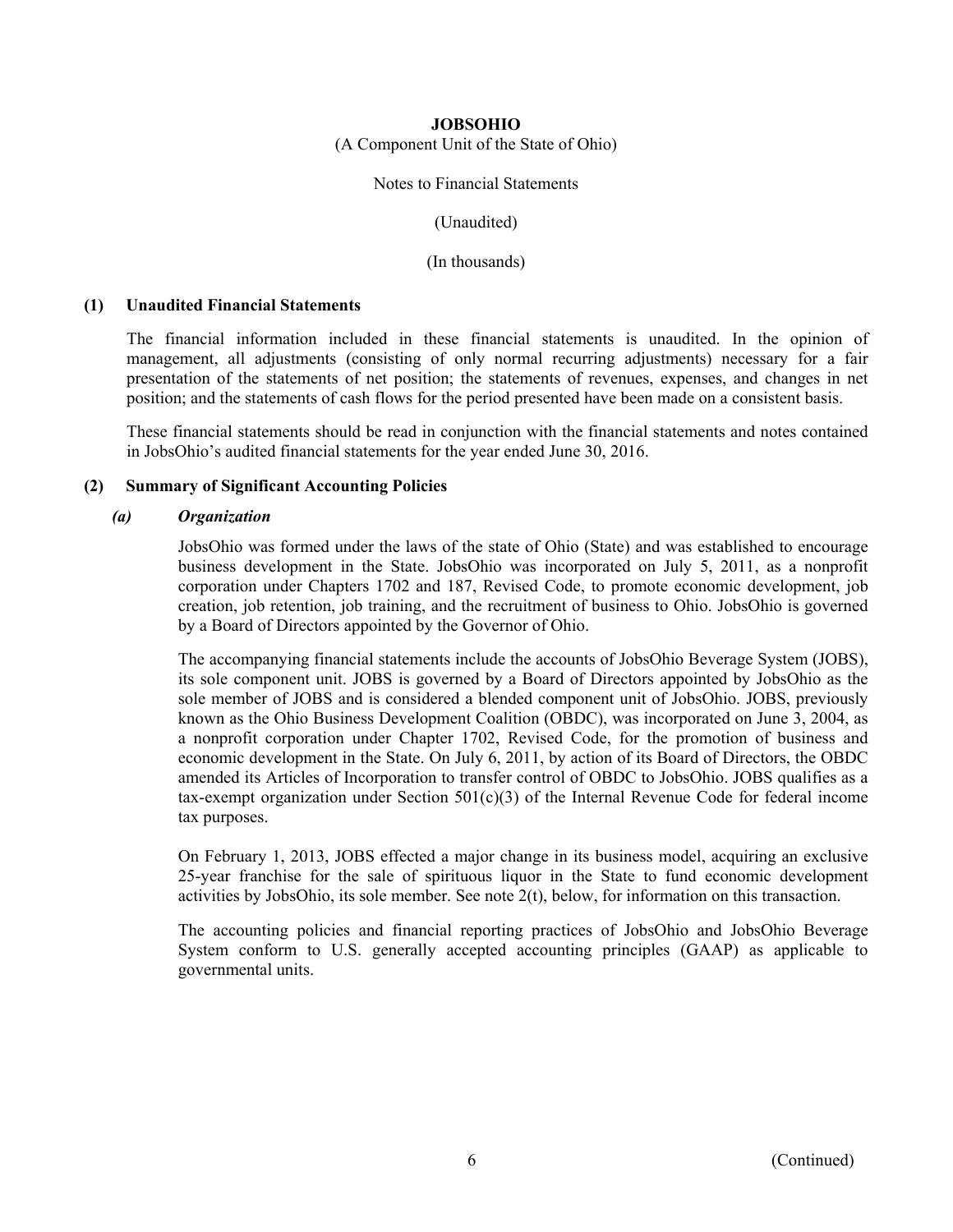(A Component Unit of the State of Ohio)

Notes to Financial Statements

(Unaudited)

(In thousands)

#### *(b) Change in Reporting Entity*

In accordance with Governmental Accounting Standards Board (GASB) Codification Section 2100, *The Financial Reporting Entity,* for financial reporting purposes, JobsOhio's reporting entity now includes JOBS as a blended component unit (the Entity). Accordingly, the change in reporting entity has been applied retrospectively in the accompanying financial statements to include JOBS as a blended component unit of JobsOhio as of and for the periods ended September 30, 2016 and 2015, as well as for the year ended June 30, 2016. The effect of the change as of July 1, 2016 was to increase JobsOhio's net position by \$874.

#### *(c) Financial Statements*

As a special-purpose primary reporting entity engaged only in business-type activities, JobsOhio presents financial statements required for enterprise funds. For such entities, the basic financial statements include the statements of net position; statements of revenues, expenses, and changes in net position; statements of cash flows; and notes to financial statements.

#### *(d) Measurement Focus and Basis of Accounting*

JobsOhio reports its financial statements using the economic resources measurement focus (i.e., full accrual) and the accrual basis of accounting. Revenues are recorded when earned and expenses are recorded at the time liabilities are incurred, regardless of when the related cash flows take place.

#### *(e) Estimates*

The preparation of financial statements in conformity with GAAP requires management to make estimates and assumptions that affect the reported amount of assets and liabilities and disclosure of contingent assets and liabilities at the date of the financial statements and the reported amounts of revenues and expenses during the reporting period. Actual results could differ from those estimates.

#### *(f) Cash and Cash Equivalents*

Cash equivalents includes all demand deposits with commercial banks and money market accounts, as well as all short-term, highly liquid investments that are readily convertible to cash and all shortterm debt securities purchased with an original maturity of three months or less. Cash equivalents include money market investment funds in overnight investments.

#### *(g) Restricted Assets*

In accordance with a Master Trust Indenture and related agreements associated with JOBS' bond issuance, separate restricted accounts are required to be established. Assets held in these accounts are restricted for specific uses, including debt service and other special reserve requirements.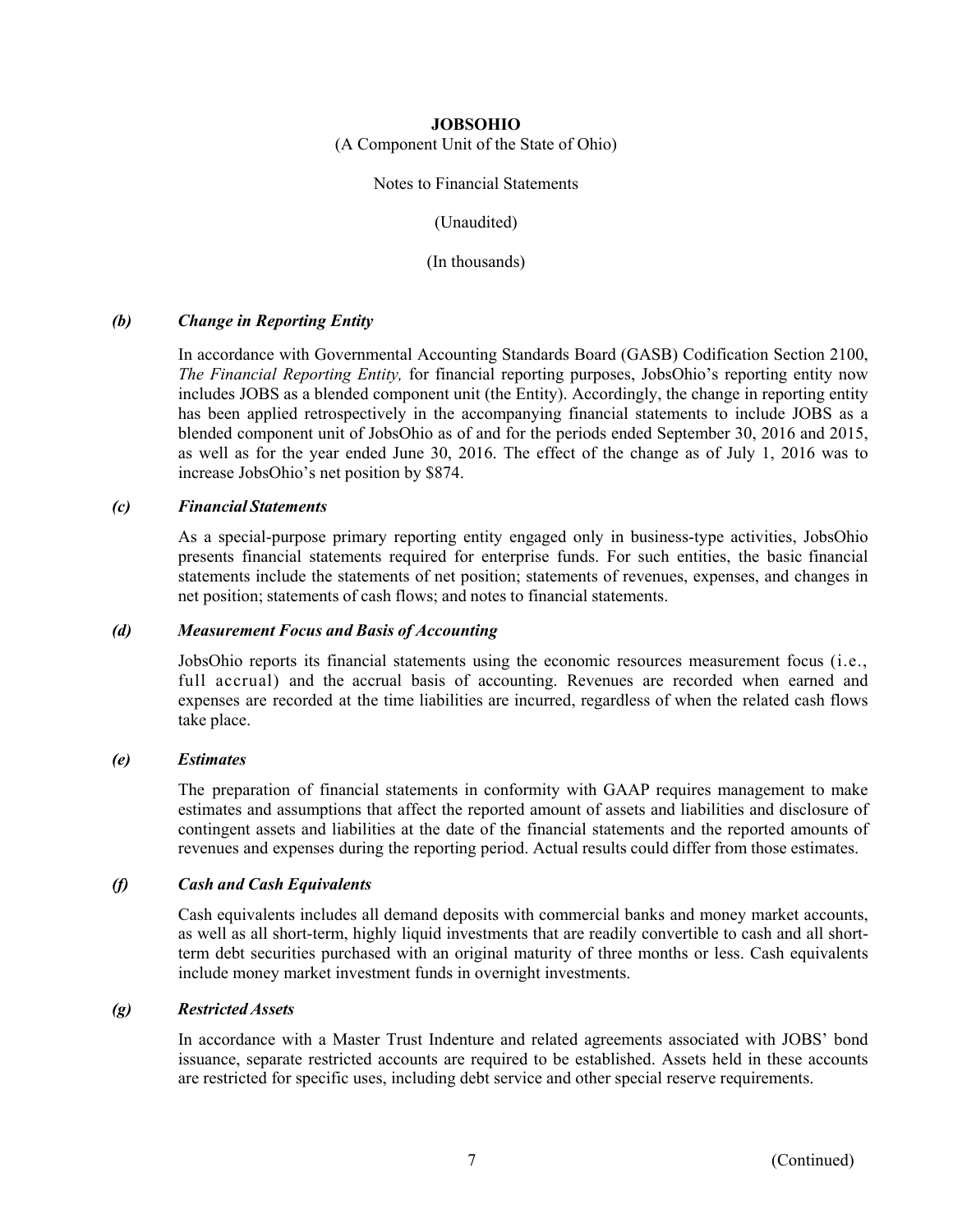(A Component Unit of the State of Ohio)

#### Notes to Financial Statements

(Unaudited)

(In thousands)

#### *(h) Investments*

Investments are reported at fair value. Fair values for investments are determined by closing market prices at year-end as reported by the investment custodian. Accordingly, changes in fair value are included in net income in the period earned.

#### *(i) Inventory*

The Entity's inventory of spirituous liquor consists of inventory withdrawn from bailment for shipment to agency stores, inventory in transit in commercial carriers, and inventory in agency stores. Inventory is valued at the lower of cost or market and the costing assumption is First In First Out (FIFO). The costs of liquor product, warehouse services, transportation services, and transfer movements are reported as part of merchandise inventory and are charged to cost of goods sold as product is sold.

In the business model used by the Entity, throughout most of the State spirituous liquor inventory is purchased at warehouses, transported by freight companies under contract to the Entity, and delivered to agency stores. Although the freight companies and the agency stores contractually assume the risk of loss, the ultimate risk of loss remains with the Entity. Legal title to the inventory is held by the Entity to the point of sale by the agency stores, which collect sale proceeds as agents for the Entity and make daily remittances to the Entity. A commission for the sales is subsequently paid to the agency stores by the Entity.

In regard to a subset of agency stores known as "interim agency stores," under the terms of the Franchise and Transfer Agreement (Transfer Agreement), at the point inventory is delivered to an interim agency store, title to such inventory transfers to the Ohio Division of Liquor Control on a cost-free basis. However, the economic substance of such transactions does not differ from that for regular agency stores. On the basis of the Entity's contractual rights and the status of the interim agency stores as agents of the Entity, such inventory is considered an asset of the Entity, is reported as inventory on the Entity's statements of net position, and the cost of such inventory is included in cost of goods sold. Inventory at interim agency stores as of September 30, 2016 and June 30, 2016 was \$12,545 and \$12,783, respectively

#### *(j) Loans*

Loans are carried at the unpaid principal balance outstanding, less the allowance for estimated loan losses. They are included in current assets, except for maturities greater than twelve months after the statements of net position date, which are classified as long-term assets.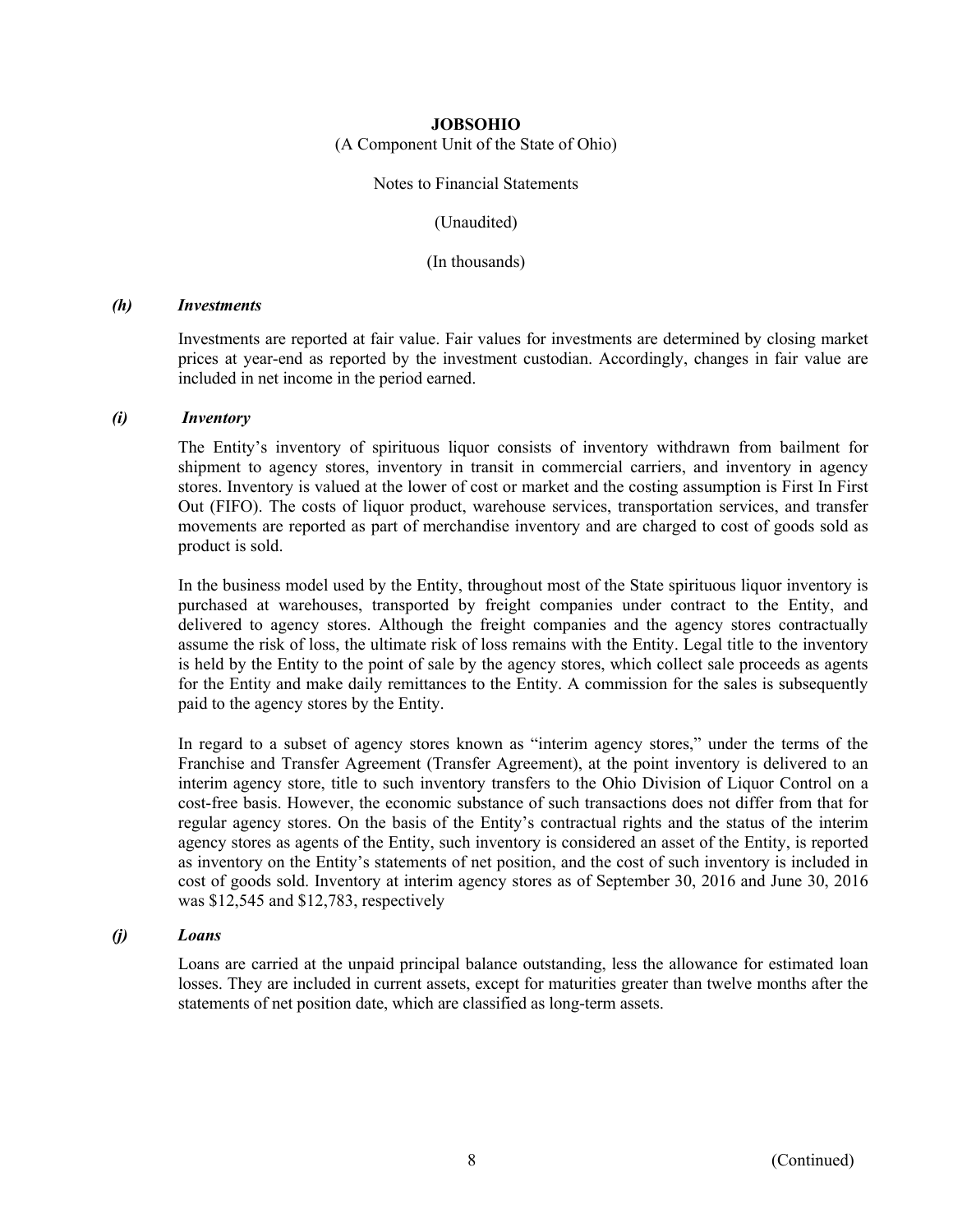(A Component Unit of the State of Ohio)

#### Notes to Financial Statements

(Unaudited)

(In thousands)

#### *(k) Allowance for Loan Losses*

The allowance for loan losses is established, as necessary, based on past experience and other factors which, in management's judgment, deserve current recognition in estimating future loan losses. Management's estimate considers such factors as the payment history of the loans, guarantees, historical loss experience, and overall economic conditions. Based on the review of the factors, an amount is calculated and a provision is made to reflect the estimated balance. While management uses available information to recognize losses, future adjustments to the allowance may be necessary based on changes in economic conditions. At September 30, 2016 and June 30, 2016, the amount of allowance for loan losses was \$3,585 and is reported in the Entity's statements of net position as part of "special obligation bonds payable".

#### *(l) Receivables*

Receivables are reported at the actual outstanding balance. Interest is not accrued on overdue receivables.

#### *(m) Prepaid Expenses*

Payments to vendors representing costs applicable to future accounting periods are recorded as prepaid expenses in the financial statements. The cost of prepaid expenses is recorded as expenses when consumed rather than when purchased.

#### *(n) Amortization of Premiums*

Bond premiums are recorded as an addition to bonds payable. Bond premiums are amortized using the effective-interest method over the term of the related bonds and are included as a component of interest expense.

#### *(o) Intangible Assets*

The intangible asset represents an exclusive franchise for the sale of spirituous liquor in the State. The liquor franchise is amortized on a straight-line basis over the 25-year term of the franchise. Amortization expense for the liquor franchise for the three months ended September 30, 2016 and 2015 was \$13,799.

#### *(p) Capital Assets*

Capital assets, which include property and equipment, are reported in the financial statements. The Entity defines capital assets as assets with an expected useful life of one year or more from the time of acquisition and a cost of five thousand dollars or more. Such assets are recorded at historical cost.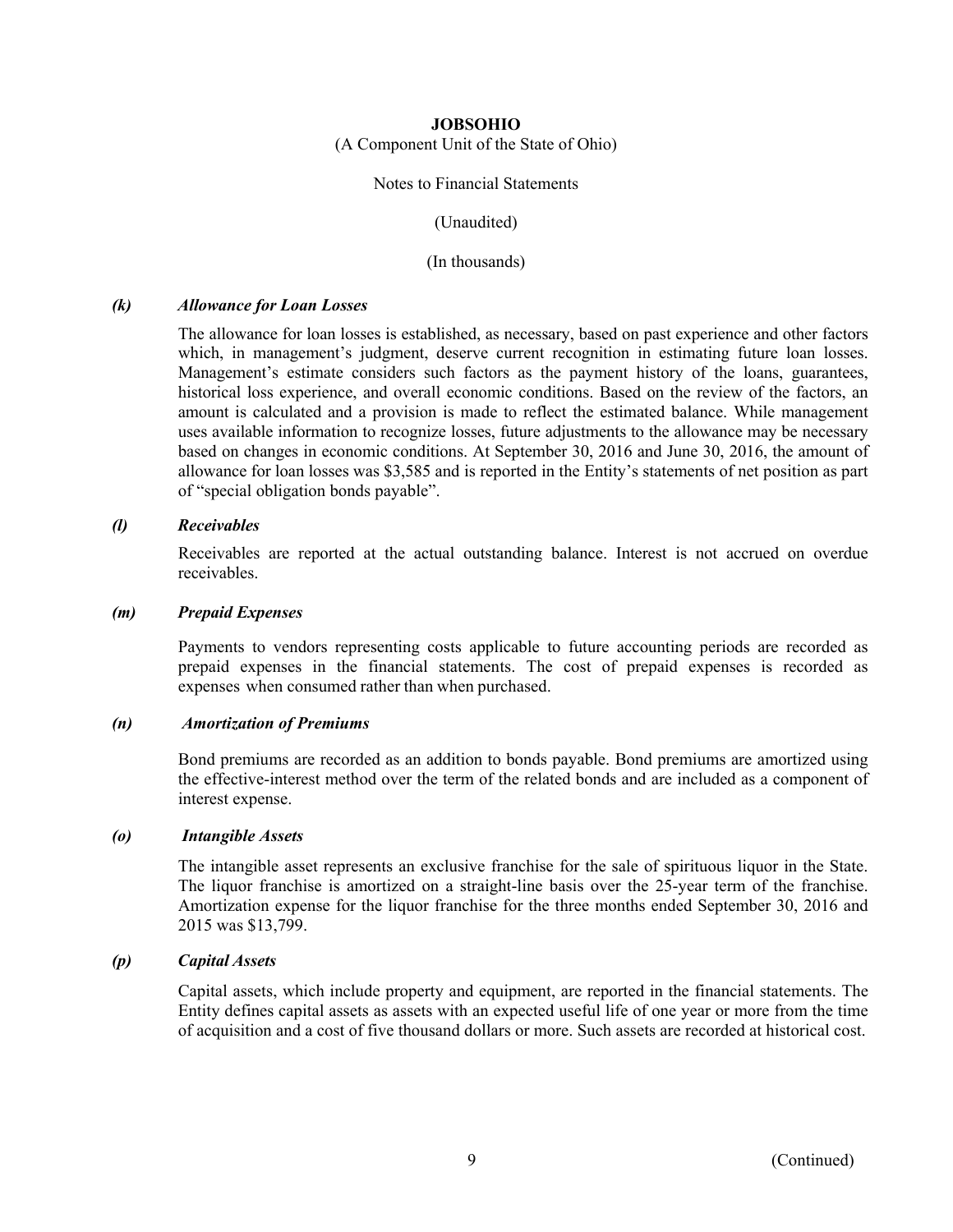(A Component Unit of the State of Ohio)

Notes to Financial Statements

(Unaudited)

(In thousands)

Capital assets are depreciated using the straight-line method over the following estimated useful lives:

| Software                | $3 - 5$ years                                       |
|-------------------------|-----------------------------------------------------|
| Furniture and equipment | $3 - 10$ vears                                      |
| Leasehold improvements  | Lesser of 10-year amortization period or lease term |

#### *(q) Net Position*

Net position is displayed in three components as follows:

- Net investment in capital assets represents capital assets, net of accumulated depreciation less the outstanding balances of bonds, notes, and other borrowings used to acquire, construct, or improve those assets
- Restricted consists of net position that is legally restricted externally by creditors, contributors, laws, or regulations or internally by enabling legislation
- Unrestricted consists of net position that does not meet the definition of net investment in capital assets or restricted

#### *(r) Classification of Revenues and Expenses*

Revenues and expenses are classified as operating or nonoperating and are recognized in the period received. Under the Entity's definition:

- "Operating revenues" includes all revenues resulting from transactions and activities, other than financing and investing activities, related to the distribution, merchandising, and sale of spirituous liquor in the State, as well as loan application fees and loan interest.
- "Operating expenses" includes all expenses resulting from transactions and activities, other than financing and investing activities, related to the distribution, merchandising, and sale of spirituous liquor in the State, as well as costs that support economic development activities.

All revenues and expenses not meeting these definitions are reported as nonoperating revenues and expenses.

The Entity has initiated loan and grant programs to private businesses in the State to support economic development. For the three months ended September 30, 2016 and 2015, the Entity issued grants for such purposes, reported in the Entity's statements of revenues, expenses, and changes in net position as "economic development program" expense.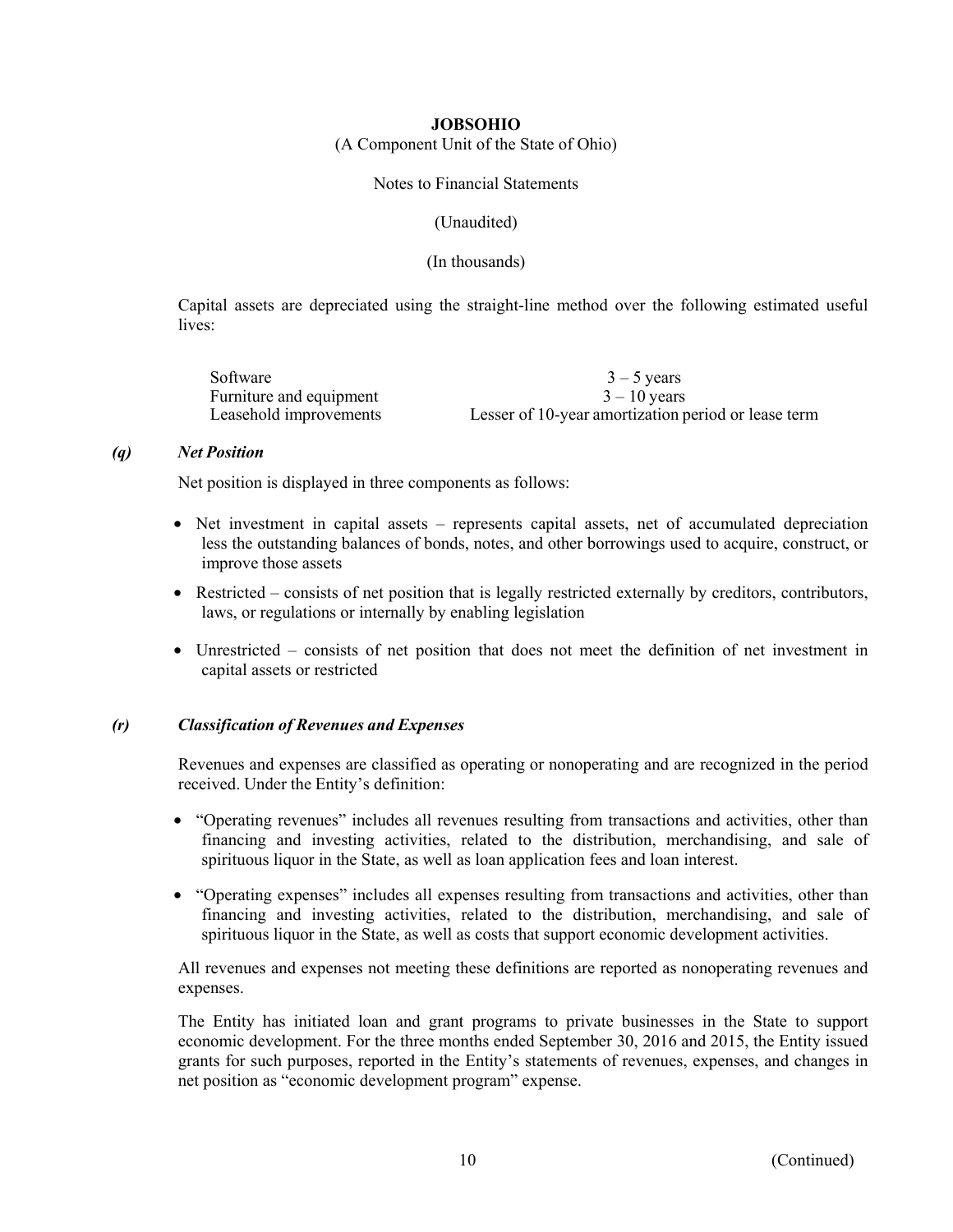(A Component Unit of the State of Ohio)

#### Notes to Financial Statements

(Unaudited)

(In thousands)

As part of the loan program, the Entity charges applicants an application fee, which is used to offset the cost of having a loan agreement drafted by outside counsel. Total revenue from application fees received during the three months ended September 30, 2016 and 2015 was \$225, and \$69, respectively, and is included in the Entity's statements of revenues, expenses, and changes in net position as "fees and other".

#### *(s) Risk Management/Insurance*

The Entity is exposed to various risks of loss related to torts and general liability; theft of, damage to, and destruction of assets; errors and omissions; injuries to employees; and natural disasters. The Entity procures commercial insurance policies for commercial crime, management liability, directors' and officers' liability, employment practices, automobile liability, employers' liability, general liability, crime, and property. No claims have been submitted against the Entity since its incorporation and no liabilities have been identified or recorded. It is the Entity's policy that liabilities are to be reported when it is probable that a loss has occurred and the amount of the loss can be reasonably estimated. Since no claims have been submitted, settled claims have not exceeded commercial coverage.

#### *(t) Liquor Franchise*

On February 1, 2013, the Entity and the State, through the Ohio Department of Commerce and the Ohio Office of Budget and Management, entered into a Transfer Agreement. Under the terms of the Transfer Agreement, the Entity purchased from the State an exclusive franchise for the sale of spirituous liquor throughout the State. In return, the Entity transferred cash to the State and committed to Supplemental Payments (described below), to the State based upon sales of spirituous liquor by the Entity. Pursuant to the Transfer Agreement, the Entity will receive all gross revenue from the distribution, merchandising, and sale of spirituous liquor in the State.

The liquor franchise established by the Transfer Agreement terminates 25 years from February 1, 2013. During the term of the franchise, the Entity is responsible for operating the Liquor Business, while the State will, under contract with the Entity, perform merchandising as a contract service, and will retain all liquor regulatory functions.

"Supplemental Payments," are payments to the State based upon a formula specified in the Transfer Agreement. Beginning with the fiscal year ended June 30, 2014, if "Liquor Business Profits," as that term is defined in the Transfer Agreement, for a fiscal year exceed a threshold amount of Liquor Business Profits set for that fiscal year (Base Franchise Profits (\$289,819 for fiscal year ending June 30, 2017 and \$281,377 for fiscal year ended June 30, 2016)), then the Entity is required to make a cash payment to the State equal to 75 percent of the amount by which Liquor Business Profits exceed Base Franchise Profits. Total Supplemental Payment expense for the three months ended September 30, 2016 and 2015 was \$8,128 and \$7,878, respectively.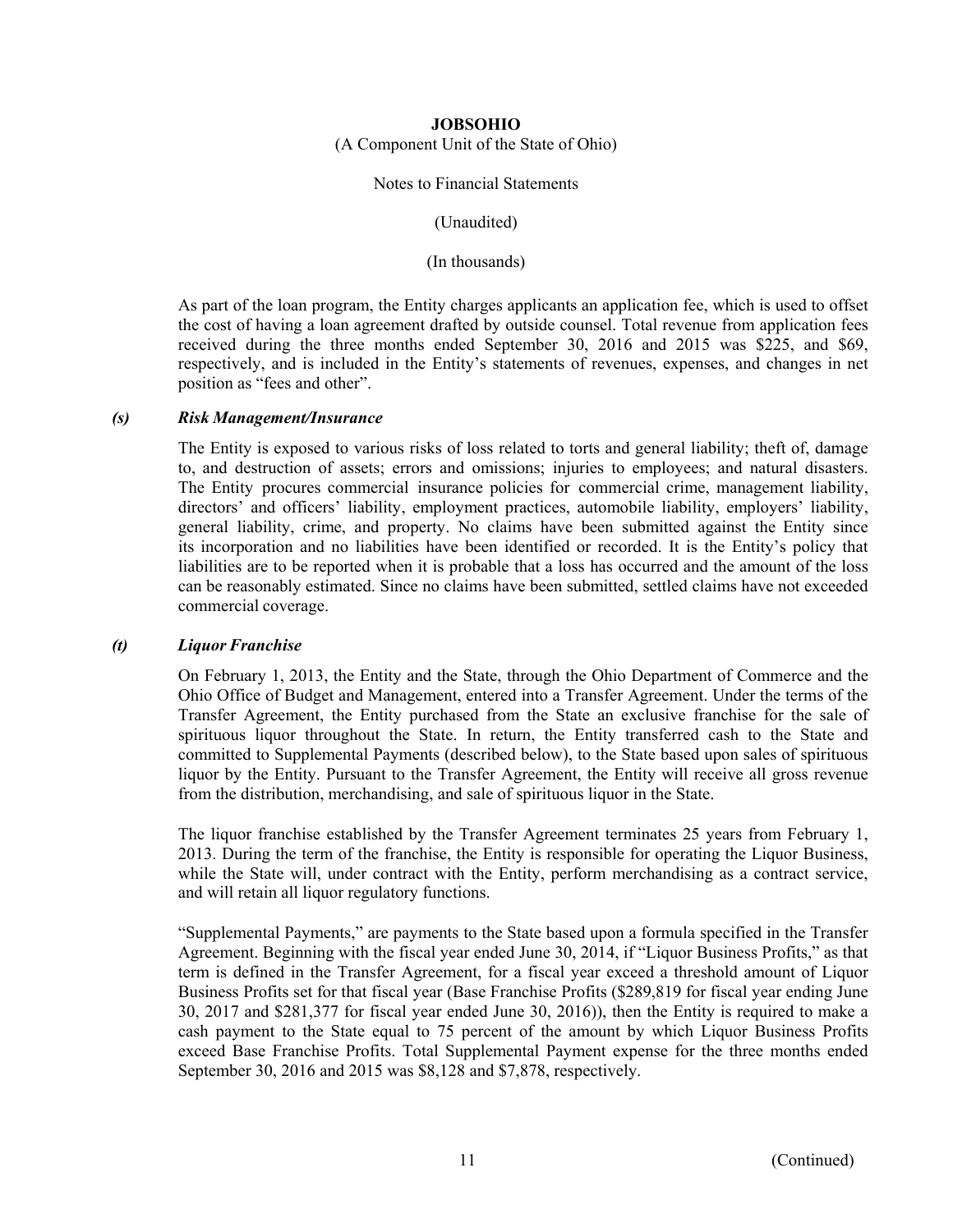(A Component Unit of the State of Ohio)

#### Notes to Financial Statements

(Unaudited)

(In thousands)

The Entity also contemporaneously contracted with the Ohio Department of Commerce for the continued operation and management of the Liquor Business under an Operations Services Agreement (Services Agreement). Under the Services Agreement, the Ohio Department of Commerce will provide ongoing operations, management, and administrative services related to the Liquor Business. Covered services include administrative support, tax support and reporting, information technology, agency operation and review, merchandise marketing and advertising, real property leasing, and management. Total service fees expense in the three months ended September 30, 2016 and 2015 was \$4,409 and \$2,444, respectively.

Contemporaneously with the execution of the Transfer Agreement and the Services Agreement, special obligation revenue bonds were issued by the Entity under the provisions of a Master Trust Indenture and first and second Supplemental Trust Indentures, dated February 1, 2013 (collectively referred to as the Indenture) between the Entity and Huntington National Bank (Trustee). The bonds and any additional obligations are paid solely from the Trust Estate, which consists primarily of the Liquor Business Profits, the Revenue Fund, the Tax Fund, the Debt Service Fund, and Supplemental Payment Reserve Fund, maintained by the Trustee. The bonds are special, limited obligations of the Entity, payable solely from assets held in the Trust Estate, and are not general obligations of the Entity or the State.

The Entity is required to maintain certain accounts with the Trustee as specified by the Indenture. The Entity grants, assigns, pledges, and transfers to the Trustee, for the benefit of the bondholders, all right, title, and interest in the Liquor Business Profits to provide for debt service of the bonds. Funds established by the Indenture are restricted for State tax payment, operating expenses of the Liquor Business, debt service, and Supplemental Payments to the State.

#### *(u) Use of Restricted and Unrestricted Resources*

In the event that the Entity is to fund outlays for a particular purpose from both restricted and unrestricted resources, in order to calculate the amounts to report as restricted and unrestricted net position in the financial statements, a flow assumption must be made about the order in which the resources are considered to be applied. It is the Entity's policy to consider restricted net position to have been depleted before unrestricted net position is applied.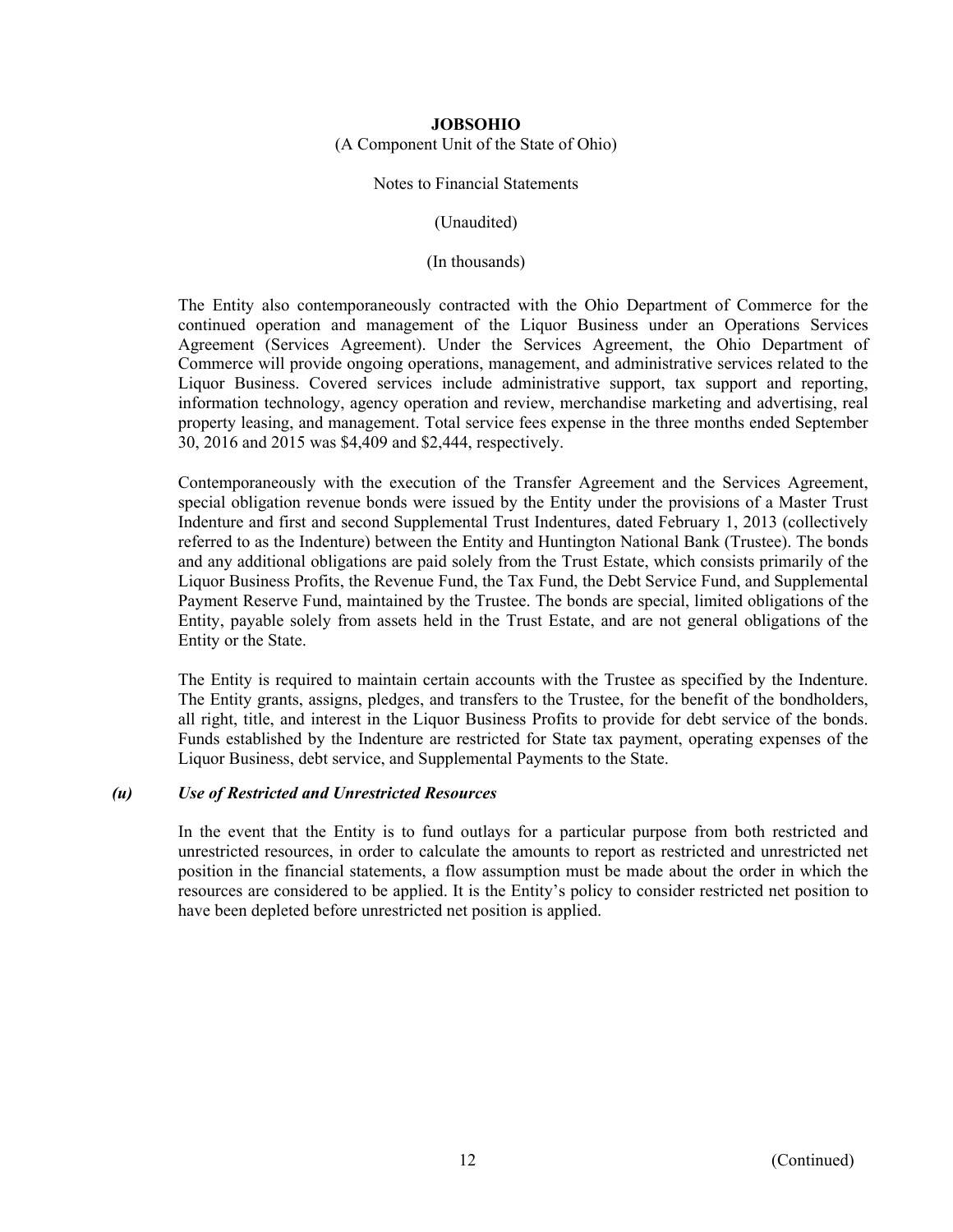(A Component Unit of the State of Ohio)

#### Notes to Financial Statements

(Unaudited)

(In thousands)

#### *(v) Compensated Absences*

The Entity provides no paid time off to part-time employees. Full-time employees (nonexecutive) are granted paid time off in annual amounts which increase with the individual employees' years of service on the basis of the following schedule:

| Years of Service | Annual Paid Time Off |
|------------------|----------------------|
| $() - 3$         | 3 weeks              |
| 4 - 7            | 4 weeks              |
|                  | 5 weeks              |

Paid time off is not contingent upon services already rendered and no payment is made for unused paid time off at termination or retirement.

#### *(w) New Accounting Pronouncements*

There were no new accounting pronouncements issued by GASB that are applicable to the Entity.

#### **(3) Detailed Notes on Activities and Funds**

#### *(a) Assets*

#### **1. Cash Deposits and Investments with Financial Institutions**

At September 30, 2016, the carrying amount of the Entity's deposits was \$110,376 and the respective bank balance was \$98,960. At June 30, 2016, the carrying amount of the Entity's deposits was \$109,037 and the respective bank balance was \$99,013. The difference in the carrying amount and the bank balances as of these dates are attributed to cash with fiscal agents and outstanding checks. See note 3(a)2 below.

The Entity is not subject to statutory restrictions on deposits or investments on certain accounts. All deposit and investment activity is governed by a policy adopted by the Entity's Board of Directors. Cash deposits consist of amounts held in demand accounts.

*Custodial Credit Risk* - Custodial credit risk is the risk that, in the event of a bank failure, the Entity's deposits may not be returned. The Entity's investment policy adopted by the Board of Directors provided that the Entity minimizes credit risk as to cash deposits by prequalifying financial institutions with which the Entity will do business. Of the total bank balance at September 30, 2016 and June 30, 2016, \$8,100 and \$33,100, respectively, was insured through the Federal Deposit Insurance Corporation (FDIC), including up to \$7,500 and \$32,600, respectively, deposited into money market accounts through a brokered deposit program permitting the Entity to obtain full FDIC coverage on the principal deposit amount. The remaining \$90,860 and \$65,913, respectively, was uninsured and exposed to custodial credit risk.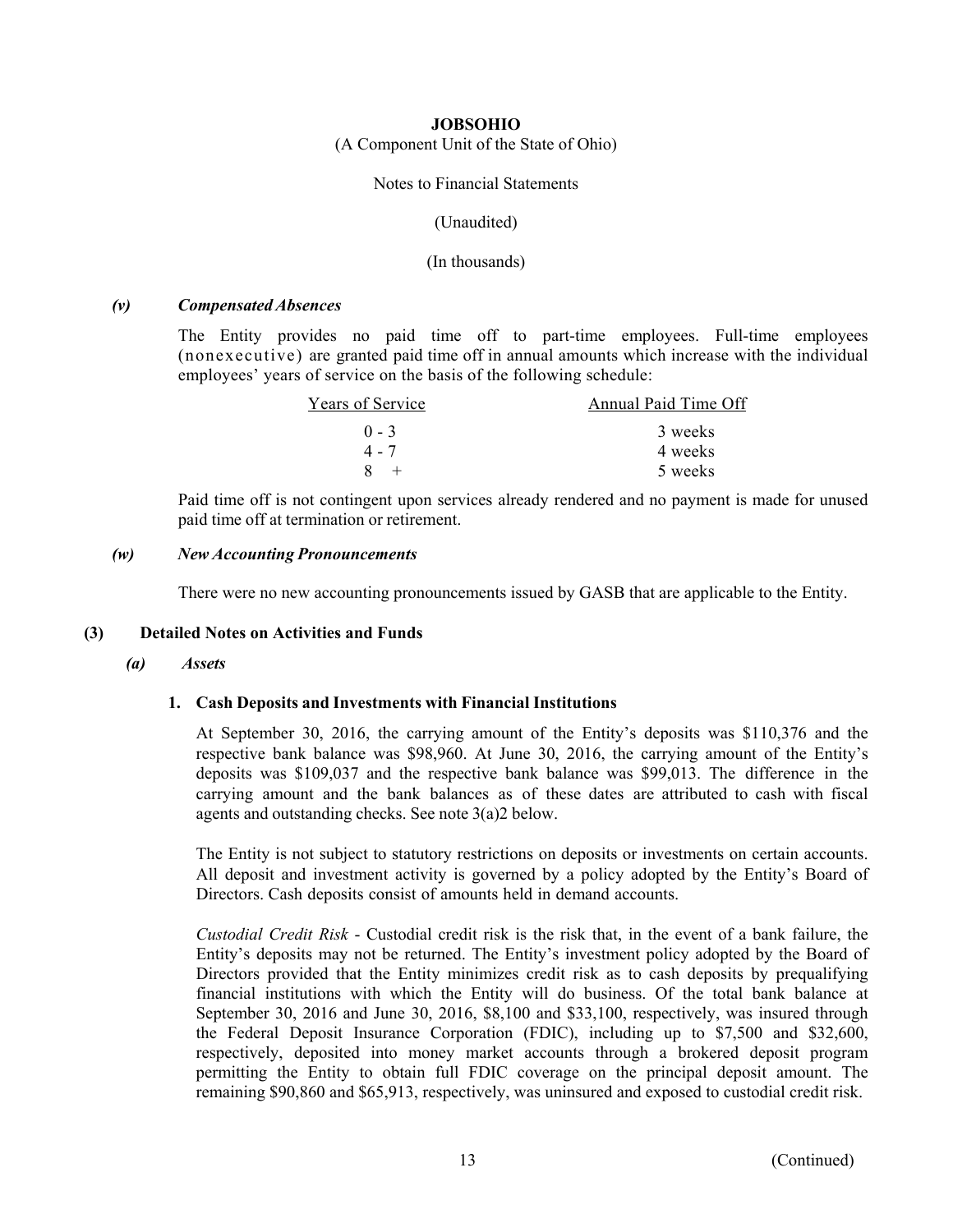(A Component Unit of the State of Ohio)

#### Notes to Financial Statements

(Unaudited)

(In thousands)

The Entity has two checking accounts that are linked to an overnight sweep account. One account is structured whereby total cash deposits in excess of \$6,000, less the \$7,500 in the brokered deposit accounts, are automatically transferred (or swept) from the primary cash account into a money market mutual fund that invests primarily in U.S. Treasuries guaranteed in full by the U.S. government. The money market fund is rated AAA by Standard & Poor's.

The Entity also has a separate account that is linked to an overnight sweep account, under which total uninvested cash is automatically transferred (or swept) from the primary cash accounts into a money market mutual fund that invests primarily in short-term, high-quality, fixed-income, domestic-sourced securities issued by banks, corporations, and the U.S. government, rated in the highest short-term category or of comparable quality. The money market mutual fund was rated A-mf by Moody's. The amount invested in the money market mutual fund was \$263,040 and \$288,810 at September 30, 2016 and June 30, 2016, respectively.

#### Certain Investments Classified as Cash Equivalents

Pursuant to the terms of the Indenture, the Transfer Agreement, and the Services Agreement, the Entity is required to comply with various covenants and requirements. All financial covenants associated with the agreements executed in connection with the franchise transaction have been fully complied with as of September 30, 2016 and June 30, 2016.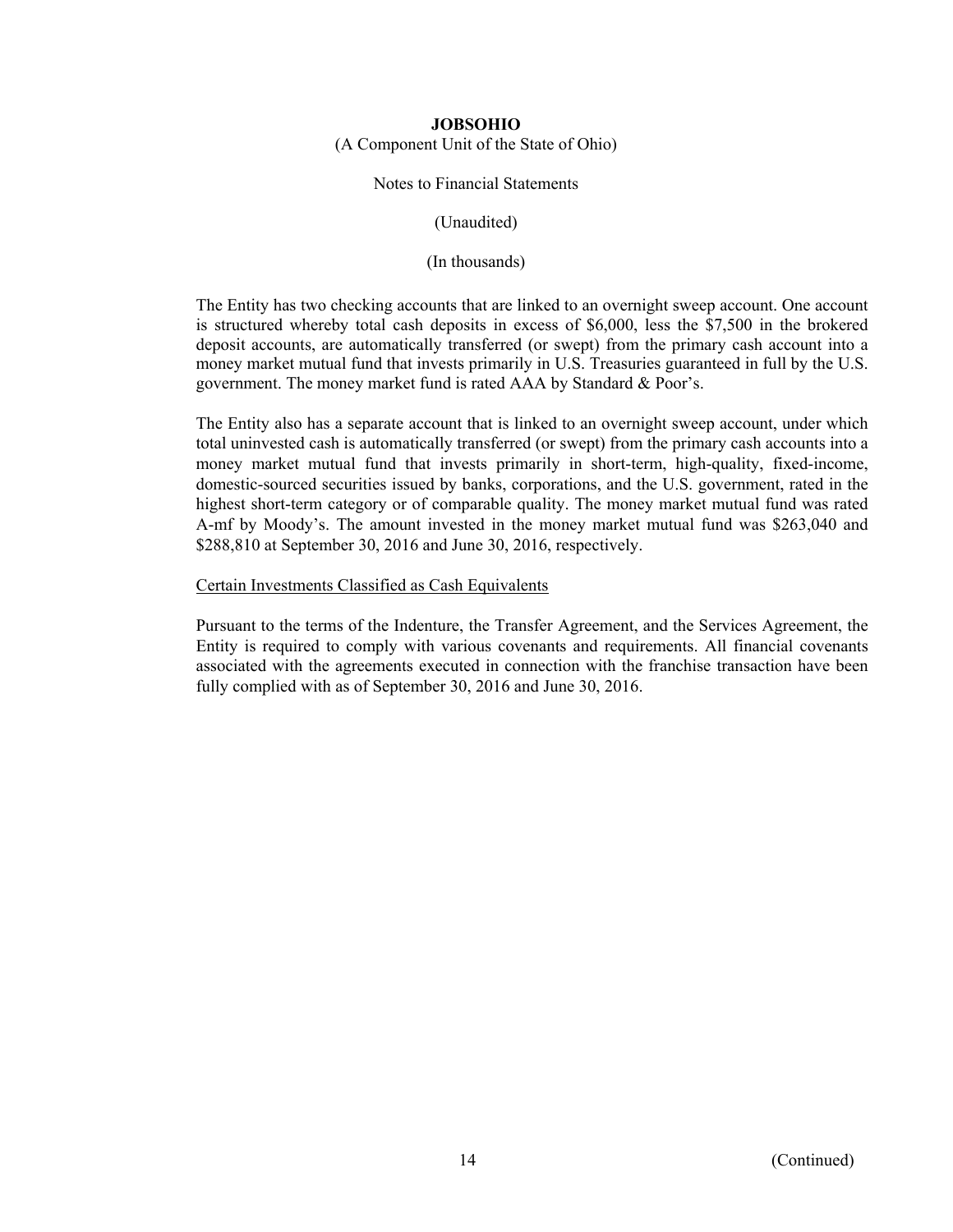(A Component Unit of the State of Ohio)

#### Notes to Financial Statements

#### (Unaudited)

#### (In thousands)

The Entity is required to maintain certain accounts with the Trustee as specified by the Indenture. The Entity grants, assigns, pledges, and transfers to the Trustee, for the benefit of the bondholders, all right, title, and interest in the Liquor Business Profits to provide for debt service of the bonds. Funds maintained in certain accounts are restricted for State tax payments, operating expenses of the Liquor Business, debt service, and Supplemental Payments. The following funds have been established by the Indenture:

|                                   |                 | <b>September 30, 2016</b> |                     |                   |         |  |  |  |
|-----------------------------------|-----------------|---------------------------|---------------------|-------------------|---------|--|--|--|
| Fund                              | Fund<br>custody |                           | <b>Unrestricted</b> | <b>Restricted</b> |         |  |  |  |
| Revenue fund                      | Trustee         | \$                        | 170,719             | \$                | 26,992  |  |  |  |
| Operations fund                   | Entity          |                           |                     |                   | 15,744  |  |  |  |
| Debt service fund                 | Trustee         |                           |                     |                   | 57,281  |  |  |  |
| General purpose fund              | Entity          |                           | 853                 |                   |         |  |  |  |
| Supplemental Payment reserve fund | Trustee         |                           |                     |                   | 8,048   |  |  |  |
| Total funds required by indenture |                 |                           | 171,572             |                   | 108,065 |  |  |  |
| Cash                              |                 |                           | 82,258              |                   |         |  |  |  |
| Cash held at fiscal agents        |                 |                           | 11,518              |                   |         |  |  |  |
| Other                             |                 |                           | 3                   |                   |         |  |  |  |
| Total cash and cash equivalents   |                 |                           | 265,351             |                   | 108,065 |  |  |  |

|                                   |                 |    | June 30, 2016       |    |                   |  |  |
|-----------------------------------|-----------------|----|---------------------|----|-------------------|--|--|
| <b>Fund</b>                       | Fund<br>custody |    | <b>Unrestricted</b> |    | <b>Restricted</b> |  |  |
| Revenue fund                      | Trustee         | \$ | 171,745             | \$ | 31,406            |  |  |
| Operations fund                   | Entity          |    |                     |    | 17,660            |  |  |
| Debt service fund                 | Trustee         |    |                     |    | 55,859            |  |  |
| General purpose fund              | Entity          |    | 853                 |    |                   |  |  |
| Supplemental Payment reserve fund | Trustee         |    |                     |    | 29,800            |  |  |
| Total funds required by indenture |                 |    | 172,598             |    | 134,725           |  |  |
| Cash                              |                 |    | 80,213              |    |                   |  |  |
| Cash held at fiscal agents        |                 |    | 10,308              |    |                   |  |  |
| Other                             |                 |    | 3                   |    |                   |  |  |
| Total cash and cash equivalents   |                 | S  | 263,122             | S  | 134,725           |  |  |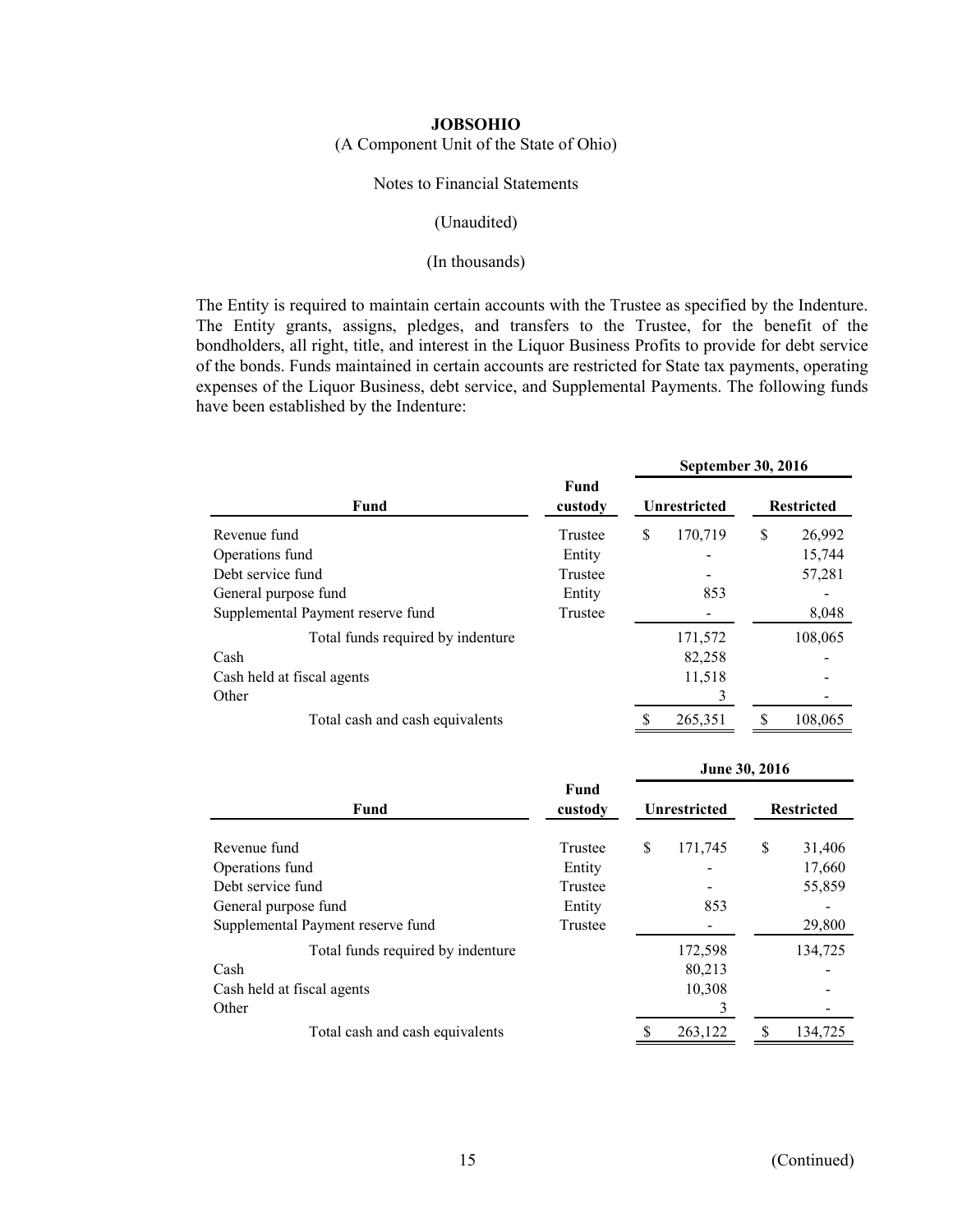(A Component Unit of the State of Ohio)

#### Notes to Financial Statements

(Unaudited)

(In thousands)

#### **2. Cash with Fiscal Agents**

As indicated in note 2(t) above, agency stores under contract with the Entity collect sale proceeds as agents for the Entity and are contractually required to segregate such proceeds and to remit them to the Entity on a daily basis. The agency stores are responsible for any risk of loss while in their possession and such amounts are typically swept into the Entity's bank accounts within two to three business days. The balance of these sale proceeds under such contractual arrangements as of September 30, 2016 and June 30, 2016 was \$11,518 and \$10,308, respectively. Custodial credit risk as to these amounts was addressed by surety bond coverage required under the contracts between the Entity and each agent.

#### **3. Investments**

The Entity is not subject to statutory restrictions on investments. The Entity's formal investment policy, as adopted by the Board, is the basis for all investment activity. Authorized investments under the Board policy include sweep accounts, United States Treasury Securities and Agency Securities, repurchase agreements, certifications of deposit, bankers' acceptances, commercial paper, public corporate fixed income securities, and money market funds. The weighted average maturity of the portfolio should not exceed four years.

On February 6, 2015, the Entity entered into an agreement for an Investment Management Account with Huntington National Bank. As of September 30, 2016, the Entity had the following investments and maturities held in trust pursuant to the terms of that agreement, as well as the Huntington Asset Management Agreement dated January 13, 2014:

|                    |                   |         |                          | <b>Investment maturity</b> |    |                                 |         |    |                                 |                                 |  |  |  |  |  |
|--------------------|-------------------|---------|--------------------------|----------------------------|----|---------------------------------|---------|----|---------------------------------|---------------------------------|--|--|--|--|--|
|                    | <b>Fair value</b> |         | 1 year or<br><b>less</b> |                            |    | <b>Between 1</b><br>and 2 years |         |    | <b>Between 2</b><br>and 4 years | <b>Between 4</b><br>and 5 years |  |  |  |  |  |
| US Treasury        | S                 | 168,350 | \$                       | 40,066                     | \$ |                                 | 55,247  | \$ | 73,037                          | \$                              |  |  |  |  |  |
| <b>FHLB</b> Notes  |                   | 44,241  |                          | 10,024                     |    |                                 | 27,212  |    | 7,005                           |                                 |  |  |  |  |  |
| <b>FFCB</b> Notes  |                   | 38,944  |                          | 15,777                     |    |                                 | 10,063  |    | 13,104                          |                                 |  |  |  |  |  |
| <b>FHLMC</b> Notes |                   | 9,903   |                          | 2,255                      |    |                                 | 6,025   |    | 1,623                           |                                 |  |  |  |  |  |
| <b>FNMA</b> Notes  |                   | 37,135  |                          | 5,023                      |    |                                 | 15,146  |    | 16,966                          |                                 |  |  |  |  |  |
| Corporates         |                   | 50,509  |                          | 12,023                     |    |                                 | 27,864  |    | 10,622                          |                                 |  |  |  |  |  |
| Total              |                   | 349,082 | S                        | 85,168                     | S  |                                 | 141,557 | S  | 122,357                         | \$.                             |  |  |  |  |  |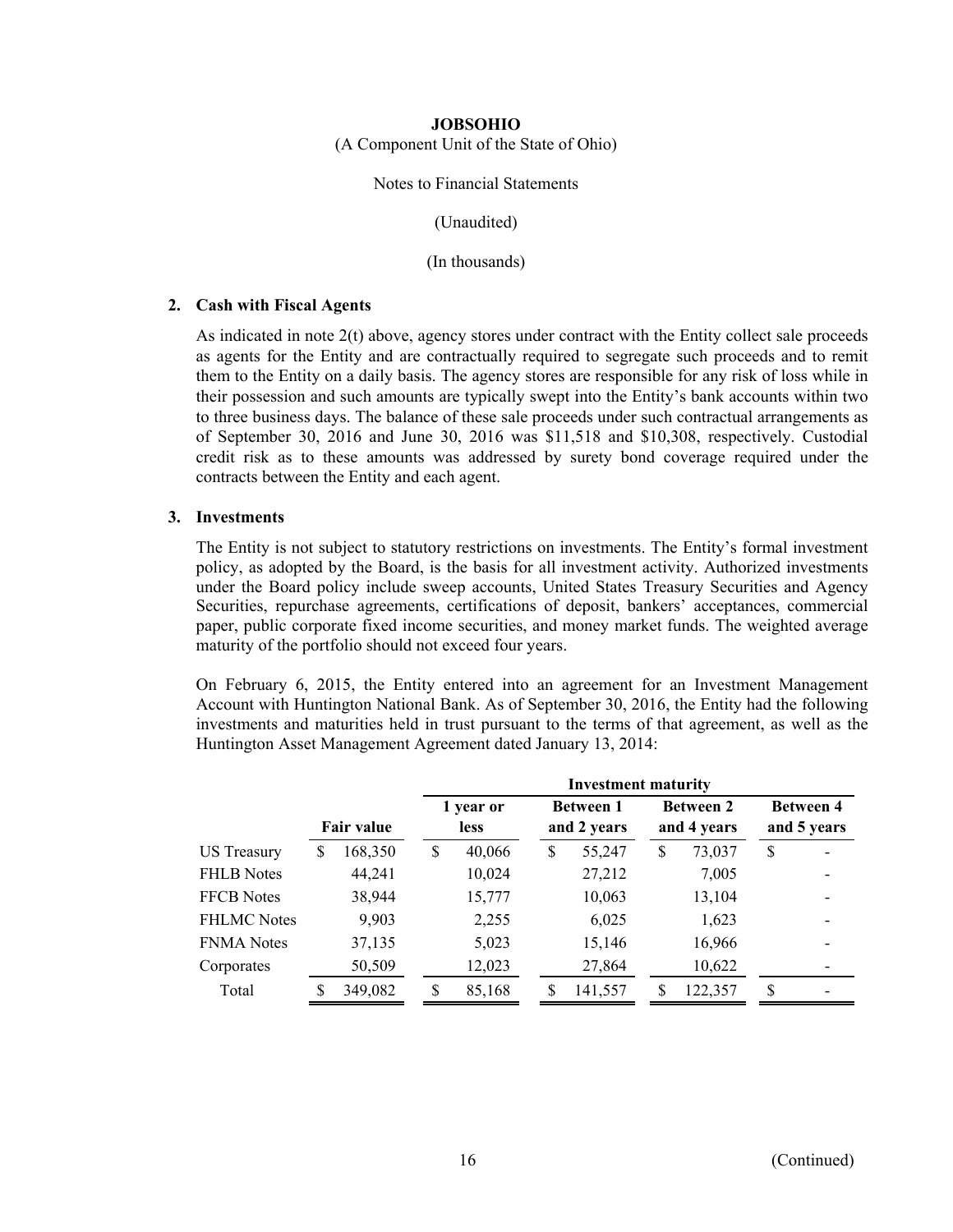(A Component Unit of the State of Ohio)

#### Notes to Financial Statements

#### (Unaudited)

#### (In thousands)

As of June 30, 2016, the Entity had the following investments and maturities held in trust pursuant to the terms of the Huntington Investment Management Account Agreement dated February 6, 2015, as well as the Huntington Asset Management Agreement dated January 13, 2014:

|                   |         |                          | <b>Investment maturity</b> |    |         |                                 |        |                                 |  |  |  |  |  |
|-------------------|---------|--------------------------|----------------------------|----|---------|---------------------------------|--------|---------------------------------|--|--|--|--|--|
| <b>Fair value</b> |         | 1 year or<br><b>less</b> |                            |    |         |                                 |        | <b>Between 4</b><br>and 5 years |  |  |  |  |  |
| S                 | 157,823 | \$                       | 60,032                     | \$ | 55,226  | \$                              | 42,565 | S                               |  |  |  |  |  |
|                   | 45,377  |                          | 10,024                     |    | 28,262  |                                 | 7,091  |                                 |  |  |  |  |  |
|                   | 29,860  |                          | 2,688                      |    | 20,109  |                                 | 7,063  |                                 |  |  |  |  |  |
|                   | 8,260   |                          |                            |    | 8,260   |                                 |        |                                 |  |  |  |  |  |
|                   | 35,468  |                          | 5,010                      |    | 10,040  |                                 | 20,418 |                                 |  |  |  |  |  |
|                   | 47,466  |                          | 7,012                      |    | 26,747  |                                 | 13,707 |                                 |  |  |  |  |  |
|                   | 324,254 | S                        | 84,766                     | S  | 148,644 | S                               | 90,844 | <sup>\$</sup>                   |  |  |  |  |  |
|                   |         |                          |                            |    |         | <b>Between 1</b><br>and 2 years |        | <b>Between 2</b><br>and 4 years |  |  |  |  |  |

The Entity categorizes its fair value measurements within the fair value hierarchy established by generally accepted accounting principles. The hierarchy is based on valuation inputs used to measure fair value of the assets. Level 1 inputs are quoted prices in an active market for identical assets, Level 2 inputs are significant other observable inputs, and Level 3 inputs are significant unobservable inputs. The Entity does not value any of its investments using Level 3 inputs.

The following is a summary of the fair value hierarchy of the fair value of investments as of September 30, 2016 and June 30, 2016:

|                    |                                                                                                                       |         | <b>Fair Value Measurements Using</b> |         |                                                                         |         |               |         |                                                                                          | <b>Fair Value Measurements Using</b> |                                                                         |         |
|--------------------|-----------------------------------------------------------------------------------------------------------------------|---------|--------------------------------------|---------|-------------------------------------------------------------------------|---------|---------------|---------|------------------------------------------------------------------------------------------|--------------------------------------|-------------------------------------------------------------------------|---------|
|                    | <b>Ouoted Prices</b><br>in Active<br>Markets for<br><b>Identical Assets</b><br>(Level 1)<br><b>September 30, 2016</b> |         |                                      |         | <b>Significant</b><br>Other<br><b>Observable</b><br>Inputs<br>(Level 2) |         | June 30, 2016 |         | <b>Ouoted Prices</b><br>in Active<br>Markets for<br><b>Identical Assets</b><br>(Level 1) |                                      | Significant<br>Other<br><b>Observable</b><br><b>Inputs (Level</b><br>2) |         |
| <b>US</b> Treasury | \$                                                                                                                    | 168,350 | \$                                   | 168,350 | S                                                                       |         | \$            | 157,823 | S                                                                                        | 157,823                              | S                                                                       |         |
| <b>FHLB</b> Notes  |                                                                                                                       | 44.241  |                                      |         |                                                                         | 44.241  |               | 45,377  |                                                                                          |                                      |                                                                         | 45,377  |
| <b>FFCB</b> Notes  |                                                                                                                       | 38.944  |                                      |         |                                                                         | 38.944  |               | 29,860  |                                                                                          |                                      |                                                                         | 29,860  |
| <b>FHLMC</b> Notes |                                                                                                                       | 9.903   |                                      |         |                                                                         | 9.903   |               | 8.260   |                                                                                          |                                      |                                                                         | 8.260   |
| <b>FNMA</b> Notes  |                                                                                                                       | 37,135  |                                      |         |                                                                         | 37,135  |               | 35,468  |                                                                                          |                                      |                                                                         | 35,468  |
| Corporates         |                                                                                                                       | 50,509  |                                      |         |                                                                         | 50,509  |               | 47,466  |                                                                                          |                                      |                                                                         | 47,466  |
| Total              |                                                                                                                       | 349,082 | \$                                   | 168,350 |                                                                         | 180.732 |               | 324.254 | S                                                                                        | 157,823                              |                                                                         | 166.431 |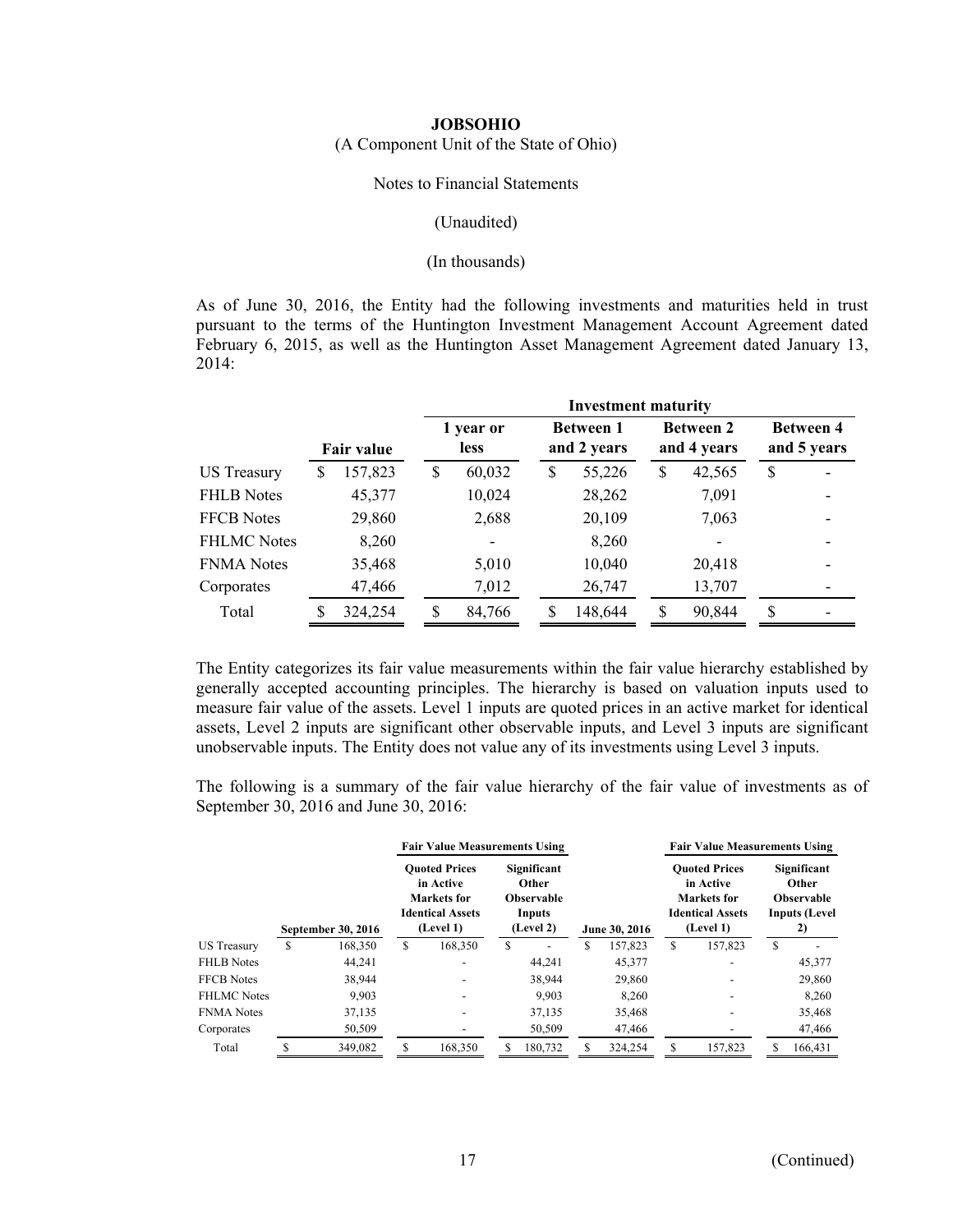(A Component Unit of the State of Ohio)

#### Notes to Financial Statements

(Unaudited)

(In thousands)

Investments classified in Level 1 of the fair value hierarchy, valued at \$168,350 and \$157,823 as of September 30, 2016 and June 30, 2016, respectively, are valued using quoted prices in active markets.

Investments classified in Level 2 of the fair value hierarchy are valued using matrix pricing techniques maintained by various pricing vendors. Matrix pricing is used to value securities based on the securities' relationship to benchmark quoted prices. Fair value is defined as the quoted market value on the last trading day of the period. These prices are obtained from various pricing sources by Huntington National Bank.

*Liquidity and Interest Rate Risk* – As a means of limiting exposure to fair value losses arising from rising interest rates, the Entity's investment policy generally requires that the investment portfolio remain sufficiently liquid to meet all operating and economic development programmatic needs.

*Credit Risk* – To minimize credit risk, the Entity prequalifies the financial institutions, broker/dealers, intermediaries, and advisors with whom the Corporation will do business. In addition, the investment portfolio is diversified to minimize risk of loss. The Entity's investments were rated as follows by Standard & Poor's or Moody's Investor Services as of September 30, 2016:

|                    | <b>Fair Value</b> | AAA                      | $AA+$   |   | AА                       |    | AA-                      | $A+$  |   |        |
|--------------------|-------------------|--------------------------|---------|---|--------------------------|----|--------------------------|-------|---|--------|
| <b>FHLB</b> Notes  | 44.241            | $\overline{\phantom{a}}$ | 44.241  | S | $\overline{\phantom{a}}$ |    | $\overline{\phantom{0}}$ | -     |   |        |
| <b>FFCB</b> Notes  | 38,944            | $\overline{\phantom{0}}$ | 38,944  |   |                          |    |                          |       |   |        |
| <b>FHLMC</b> Notes | 9,903             |                          | 9,903   |   |                          |    |                          |       |   |        |
| <b>FNMA</b> Notes  | 37,135            |                          | 37,135  |   |                          |    | $\overline{\phantom{0}}$ |       |   |        |
| Corporates         | 50.509            | 2.007                    | 5,022   |   | 2.008                    |    | 19.215                   | 6.554 |   | 15.703 |
| Total              | 180,732           | \$ 2,007                 | 135.245 |   | 2.008                    | S. | 19.215                   | 6.554 | S | 15,703 |

The Entity's investments were rated as follows by Standard & Poor's or Moody's Investor Services as of June 30, 2016:

|                    | <b>Fair Value</b> | AAA                      | $AA+$   | AA                       |   | $AA-$  | $A+$                     | A                        |
|--------------------|-------------------|--------------------------|---------|--------------------------|---|--------|--------------------------|--------------------------|
| <b>FHLB</b> Notes  | 45,377            | $\overline{\phantom{a}}$ | 45,377  | \$<br>-                  |   | -      | $\overline{\phantom{a}}$ | $\overline{\phantom{a}}$ |
| <b>FFCB</b> Notes  | 29,860            |                          | 29,860  | $\overline{\phantom{0}}$ |   |        |                          |                          |
| <b>FHLMC</b> Notes | 8,260             |                          | 8,260   | -                        |   |        |                          |                          |
| <b>FNMA</b> Notes  | 35,468            |                          | 35,468  | $\overline{\phantom{0}}$ |   |        |                          |                          |
| Corporates         | 47,466            | 2.003                    | 7.146   | 2.007                    |   | 17.061 | 7.073                    | 12.176                   |
| Total              | 166.431           | \$ 2,003                 | 126.111 | 2.007                    | S | 17,061 | 7.073                    | 12,176                   |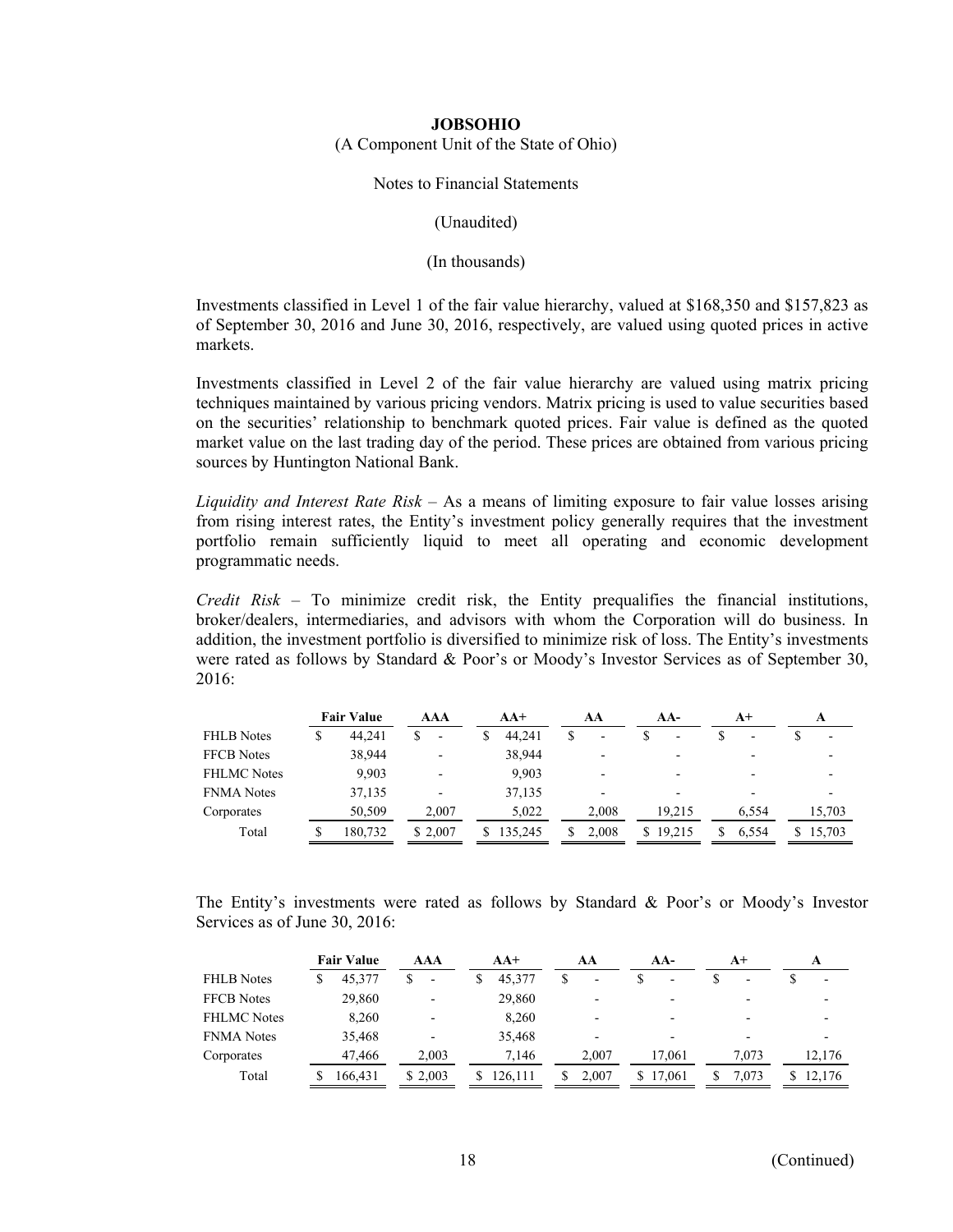(A Component Unit of the State of Ohio)

#### Notes to Financial Statements

#### (Unaudited)

#### (In thousands)

*Concentration of Credit Risk* – To limit exposure to the risk of loss due to the magnitude of the Entity's investments in a single issuer, no more than five percent of the total market value of the Entity's portfolio may be invested in bankers' acceptances issued by any one commercial bank and no more than five percent of the total market value of the portfolio may be invested in commercial paper of any one issuer. Investments are to be diversified in accordance with allocations determined by the Board of Directors, after consultation with the Board's Investment Committee.

*Custodial Credit Risk* – For an investment, this is the risk that, in the event of the failure of the counterparty, the Entity will not be able to recover the value of its investments that are in the possession of an outside party. The Entity's investments of \$349,082 at September 30, 2016 and \$324,254 at June 30, 2016 are uninsured and held in the name of its investment manager.

|              |   | Balance,            |                  |                             |    | Accrued |    | Balance,                  |
|--------------|---|---------------------|------------------|-----------------------------|----|---------|----|---------------------------|
|              |   | <b>July 1, 2016</b> | <b>Purchases</b> | <b>Maturities</b><br>income |    |         |    | <b>September 30, 2016</b> |
| US Treasury  | S | 157,823             | \$<br>30,409     | \$<br>(20,008)              | \$ | 126     | \$ | 168,350                   |
| <b>FHLB</b>  |   | 45,377              | 1,929            | (3,055)                     |    | (10)    |    | 44,241                    |
| <b>FFCB</b>  |   | 29,860              | 9,084            |                             |    |         |    | 38,944                    |
| <b>FHLMC</b> |   | 8,260               | 1,621            |                             |    | 22      |    | 9,903                     |
| <b>FNMA</b>  |   | 35,468              | 1,700            | -                           |    | (33)    |    | 37,135                    |
| Corporates   |   | 47,466              | 3,022            | -                           |    | 21      |    | 50,509                    |
| Total        |   | 324,254             | \$<br>47,765     | (23,063)                    | \$ | 126     | S  | 349,082                   |

Investment activity for the three months ended September 30, 2016 is summarized as follows:

Investment activity for the fiscal year ended June 30, 2016 is summarized as follows:

|              |   | Balance,            |                  |                   |                          |        | Accrued |                      | Balance, |
|--------------|---|---------------------|------------------|-------------------|--------------------------|--------|---------|----------------------|----------|
|              |   | <b>July 1, 2015</b> | <b>Purchases</b> | <b>Maturities</b> |                          | income |         | <b>June 30, 2016</b> |          |
| US Treasury  | S | 150,058             | \$<br>16,990     | \$                | (9, 977)                 | \$     | 752     | S                    | 157,823  |
| <b>FHLB</b>  |   | 42,119              | 8,050            |                   | (5,000)                  |        | 208     |                      | 45,377   |
| <b>FFCB</b>  |   | 20,052              | 9,676            |                   | $\overline{\phantom{a}}$ |        | 132     |                      | 29,860   |
| <b>FHLMC</b> |   | 2,250               | 7,983            |                   | (2,000)                  |        | 27      |                      | 8,260    |
| <b>FNMA</b>  |   | 20,148              | 16,568           |                   | (1,500)                  |        | 252     |                      | 35,468   |
| Corporates   |   | 35,645              | 18,160           |                   | (6, 499)                 |        | 160     |                      | 47,466   |
| Total        | S | 270,272             | \$<br>77,427     | \$                | (24, 976)                | \$     | 1,531   | S                    | 324,254  |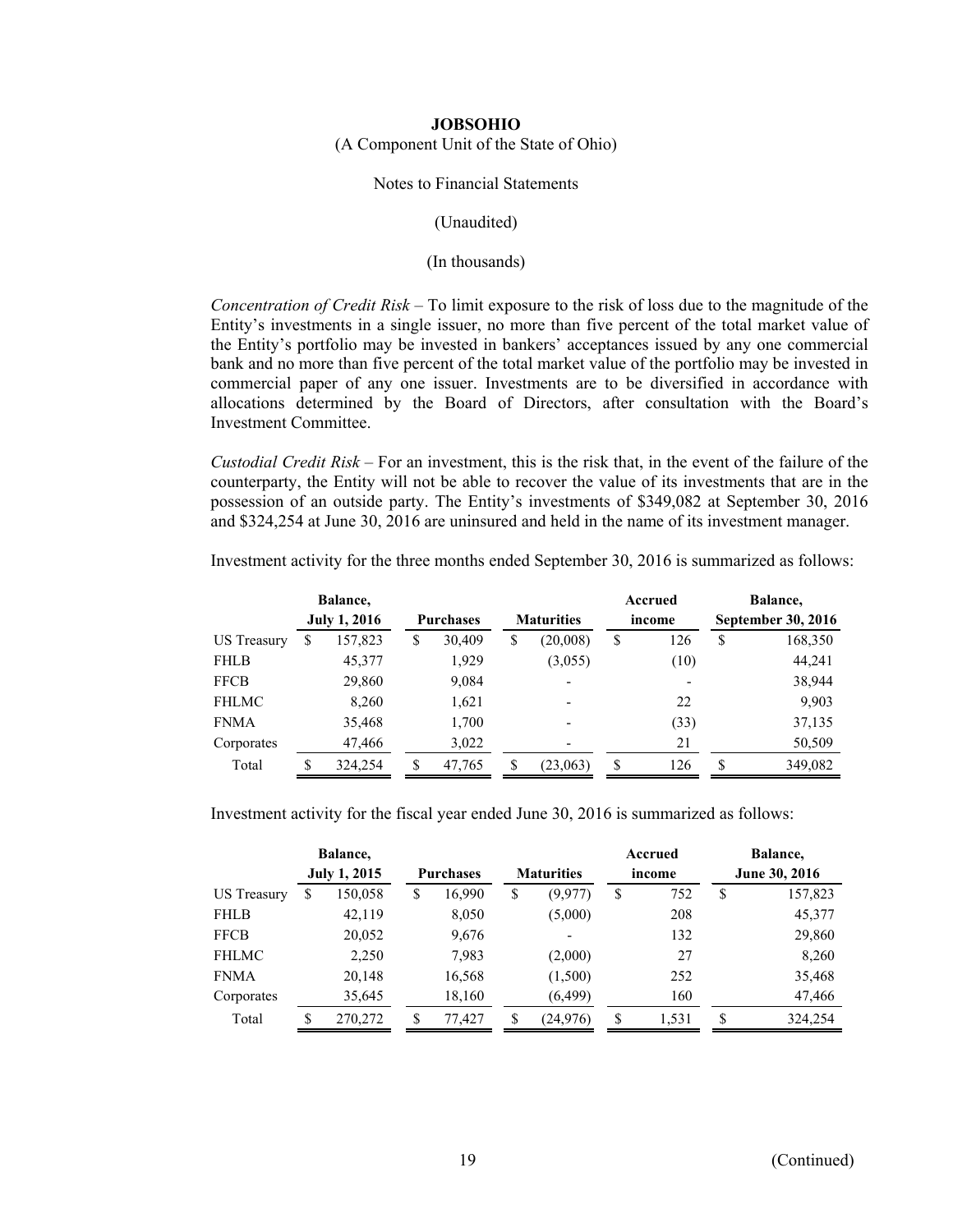(A Component Unit of the State of Ohio)

#### Notes to Financial Statements

#### (Unaudited)

#### (In thousands)

Interest income accrues on U.S. government and agency bonds over the bond term. Interest income is redeemed upon bond maturity. Income (loss) realized from maturities during the three months ended September 30, 2016 and 2015 totaled \$(3) and \$3, respectively. Interest on public corporate fixed income securities accrues over the term of the holding and is redeemed at various times until maturity. Accrued income of \$126 as of September 30, 2016 and \$1,531 as of June 30, 2016 represents unrealized bond interest earned, but not redeemed. Accrued income increases bond value, which is reported at fair value in the financial statements.

#### **4. Capital Assets**

Capital assets activity for the three months ended September 30, 2016 is as follows:

|                                | Balance, |                     |                  |   |                   |    | Balance,           |
|--------------------------------|----------|---------------------|------------------|---|-------------------|----|--------------------|
|                                |          | <b>July 1, 2016</b> | <b>Additions</b> |   | <b>Reductions</b> |    | September 30, 2016 |
| Furniture and equipment        | \$       | 656                 | \$               | S |                   | \$ | 656                |
| Leasehold improvements         |          | 879                 |                  |   |                   |    | 879                |
| Software                       |          | 1,394               | 49               |   |                   |    | 1,443              |
| Total capital assets           |          |                     |                  |   |                   |    |                    |
| being depreciated              |          | 2,929               | 49               |   |                   |    | 2,978              |
| Less: accumulated depreciation |          |                     |                  |   |                   |    |                    |
| Furniture and equipment        |          | (331)               | (22)             |   |                   |    | (353)              |
| Leasehold improvements         |          | (303)               | (27)             |   |                   |    | (330)              |
| Software                       |          | (918)               | (76)             |   |                   |    | (994)              |
| Total accumulated              |          |                     |                  |   |                   |    |                    |
| depreciation                   |          | (1, 552)            | (125)            |   |                   |    | (1,677)            |
| Total capital assets being     |          |                     |                  |   |                   |    |                    |
| depreciated, net               | \$       | 1,377               | \$<br>(76)       | S |                   | S  | 1,301              |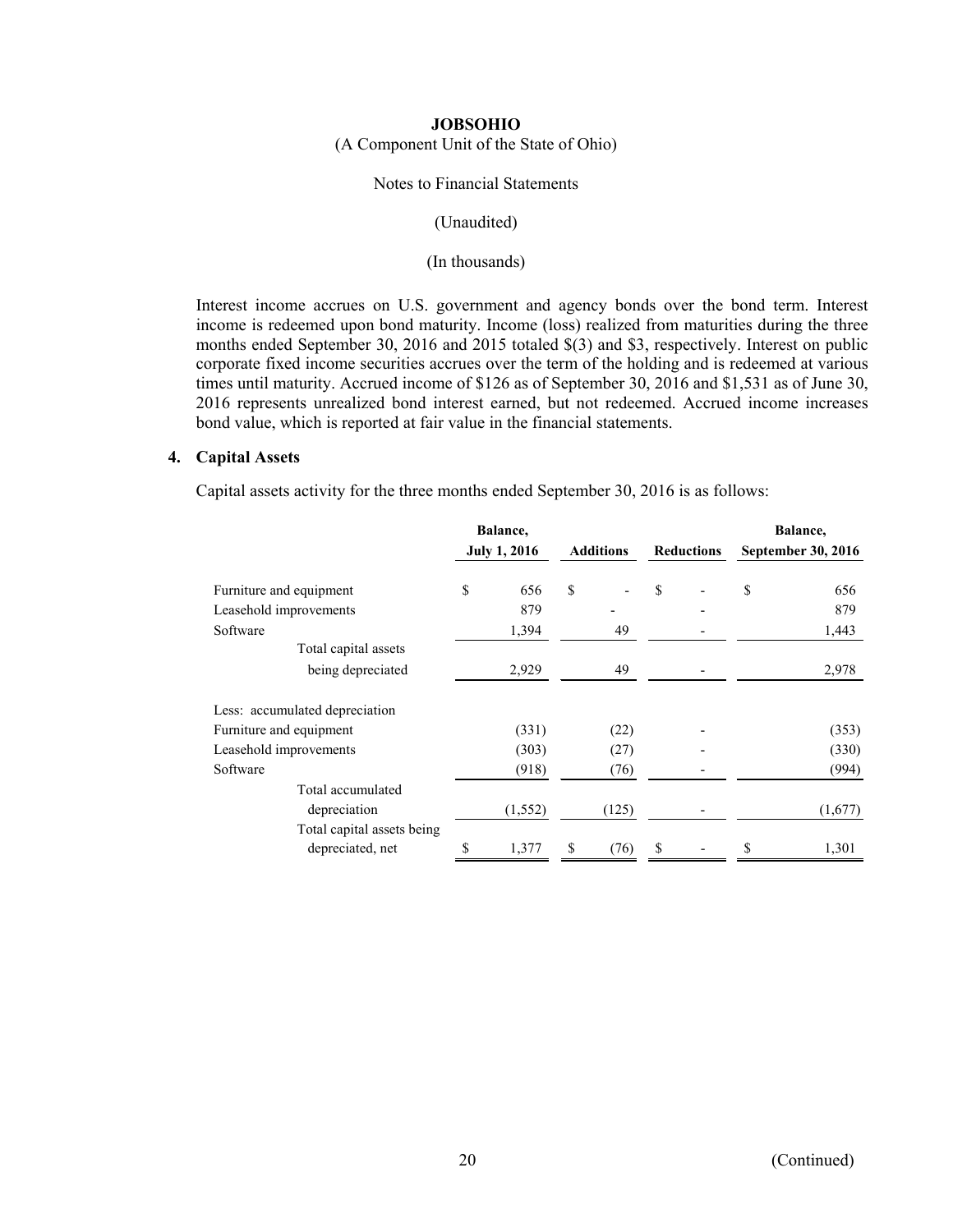(A Component Unit of the State of Ohio)

#### Notes to Financial Statements

#### (Unaudited)

#### (In thousands)

Capital assets activity for the fiscal year ended June 30, 2016 is as follows:

|                                | Balance, |                     |                  |                   | Balance,      |
|--------------------------------|----------|---------------------|------------------|-------------------|---------------|
|                                |          | <b>July 1, 2015</b> | <b>Additions</b> | <b>Reductions</b> | June 30, 2016 |
| Furniture and equipment        | \$       | 629                 | \$<br>27         | \$                | \$<br>656     |
| Leasehold improvements         |          | 871                 | 8                |                   | 879           |
| Software                       |          | 1,368               | 26               |                   | 1,394         |
| Total capital assets           |          |                     |                  |                   |               |
| being depreciated              |          | 2,868               | 61               |                   | 2,929         |
| Less: accumulated depreciation |          |                     |                  |                   |               |
| Furniture and equipment        |          | (241)               | (90)             |                   | (331)         |
| Leasehold improvements         |          | (197)               | (106)            |                   | (303)         |
| Software                       |          | (619)               | (299)            |                   | (918)         |
| Total accumulated              |          |                     |                  |                   |               |
| depreciation                   |          | (1,057)             | (495)            |                   | (1, 552)      |
| Total capital assets being     |          |                     |                  |                   |               |
| depreciated, net               | \$       | 1,811               | \$<br>(434)      | \$                | \$<br>1,377   |

#### **5. Loans Receivable**

The Entity's economic development initiatives include loans to companies that have limited access to capital and funding from conventional private sources of funding. In order to obtain a disbursement, the borrower submits to the Entity a draw request that identifies the applicable costs that have been incurred. The Entity recognizes the receivable at time of disbursement to the borrower.

Loans receivable balance of \$33,531 as of September 30, 2016 relates to disbursements to 21 companies, and is net of loss allowance of \$3,585. Loans receivable balance of \$27,348 as of June 30, 2016 relates to disbursements to eighteen companies and is net of loss allowance of \$3,585. The current portion of the loans receivable balance of \$3,354 and \$2,270 as of September 30, 2016 and June 30, 2016, respectively, represent principal payments due within the following twelve months. The terms of the loans outstanding at September 30, 2016 and June 30, 2016 provide for disbursements of up to \$52,925 and \$50,225, respectively. The outstanding balance of the commitments as of September 30, 2016 and June 30, 2016 were \$14,669 and \$18,635, respectively.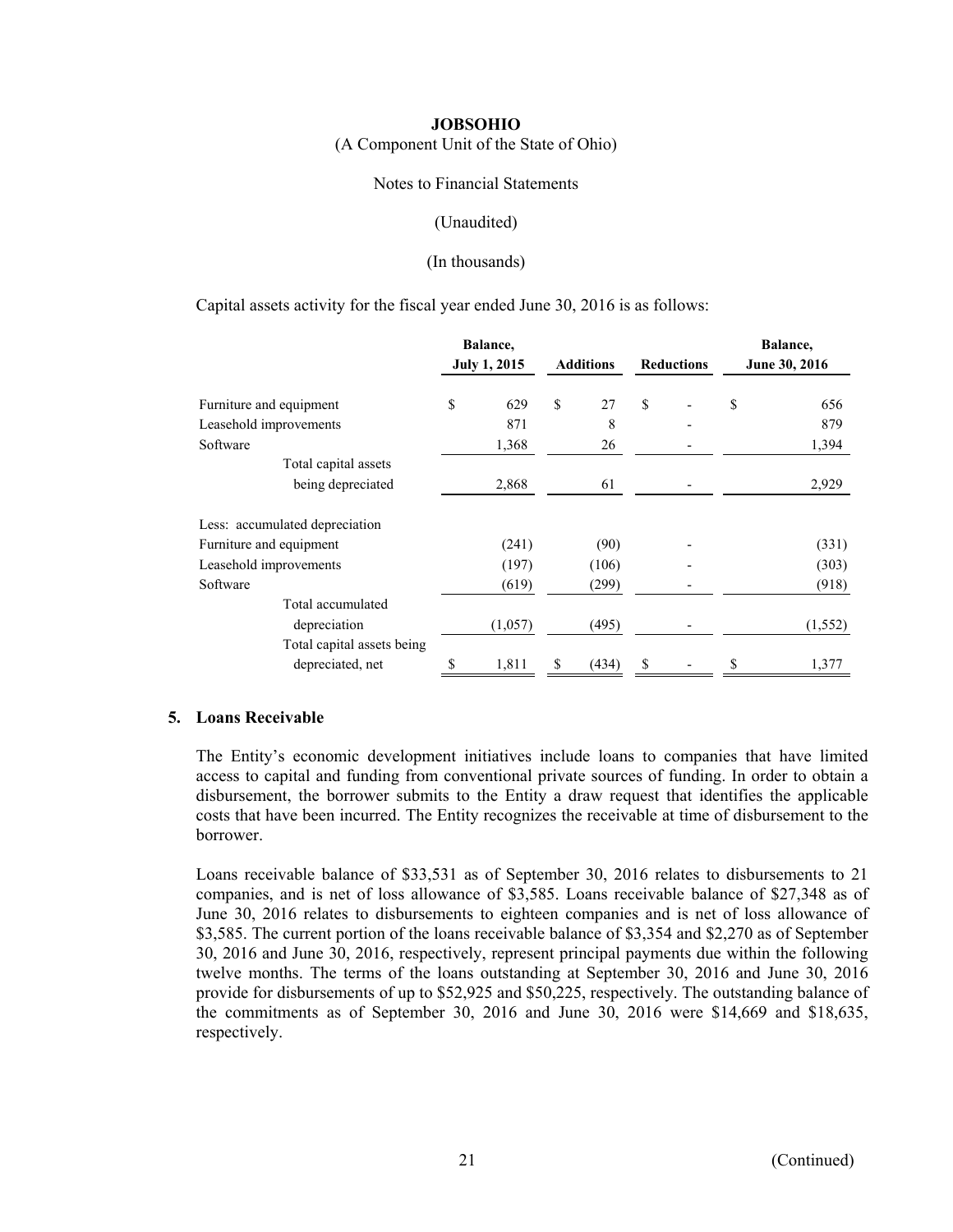#### **JOBSOHIO**  (A Component Unit of the State of Ohio)

Notes to Financial Statements

(Unaudited)

(In thousands)

The Entity's loans are held at amortized cost less a valuation allowance. A loan is impaired when, based on current information and events, it is probable that the Entity will be unable to collect all amounts due according to the contractual terms of the loan agreement. If determined that a loan requires a valuation allowance, a provision for loss is established equal to the difference between the carrying value and either the fair value of the collateral less costs to sell or the present value of expected future cash flows discounted at the loan's effective interest rate. The amount of valuation allowance was \$3,585 as of September 31, 2016 and June 30, 2016.

#### **6. Accounts Receivable Balances**

Accounts receivable comprise amounts due from liquor agency stores and liquor vendors. These amounts due are attributable to inventory adjustments from audits, store manager adjustments, and other miscellaneous claims.

#### **7. Prepaid Expenses**

Certain payments to vendors reflect costs applicable to future accounting periods and are recorded as prepaid expenses in the basic financial statements. This includes \$736 of service fees to the Ohio Department of Commerce as of September 30, 2016 and June 30, 2016.

#### **8. Intangible Asset – Liquor Franchise**

As a result of the purchase of the franchise for the sale of spirituous liquor, the Entity recorded an intangible asset of \$1,379,924, reflecting the net franchise fee paid to the State, net of certain tangible assets received in the transfer pursuant to the Transfer Agreement.

The intangible asset – liquor franchise, is amortized over its useful life that coincides with the related contractual rights of the Transfer Agreement of 25 years. Amortization expense was \$13,799 for the three months ended September 30, 2016 and 2015. No impairment of the intangible asset existed as of September 30, 2016 and June 30, 2016.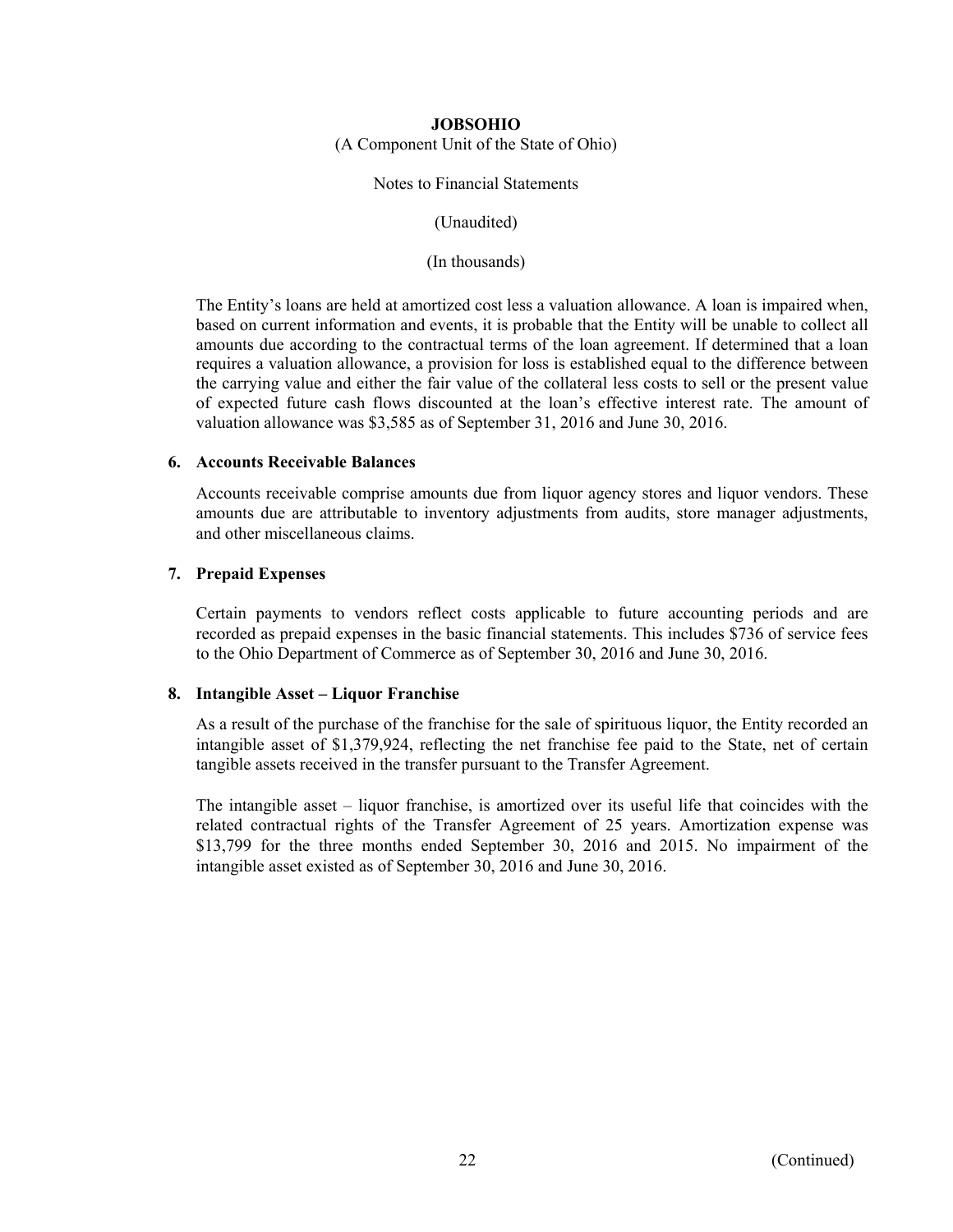(A Component Unit of the State of Ohio)

#### Notes to Financial Statements

#### (Unaudited)

#### (In thousands)

Intangible asset – liquor franchise activity for the three months ended September 30, 2016 is as follows:

|                                          |   | Balance,            |              |                          |                   |                          |                           | Balance,   |
|------------------------------------------|---|---------------------|--------------|--------------------------|-------------------|--------------------------|---------------------------|------------|
|                                          |   | <b>July 1, 2016</b> |              | <b>Additions</b>         | <b>Reductions</b> |                          | <b>September 30, 2016</b> |            |
| Liquor franchise                         | S | 1,379,924           | <sup>S</sup> | $\overline{\phantom{a}}$ | -S                | $\overline{\phantom{a}}$ |                           | 1,379,924  |
| Less: Accumulated amortization           |   | (188, 590)          |              | (13,799)                 |                   | $\overline{\phantom{a}}$ |                           | (202, 389) |
| Liquor franchise, net<br>of amortization |   | 1,191,334           |              | (13,799)                 | S                 | $\overline{\phantom{a}}$ |                           | 1,177,535  |

Intangible asset – liquor franchise activity for the fiscal year ended June 30, 2016 is as follows:

|                                          |    | Balance,<br><b>July 1, 2015</b> | <b>Additions</b>               |   | <b>Reductions</b>        |    | Balance,<br>June 30, 2016 |
|------------------------------------------|----|---------------------------------|--------------------------------|---|--------------------------|----|---------------------------|
| Liquor franchise                         | \$ | 1,379,924                       | \$<br>$\overline{\phantom{a}}$ | S | $\overline{\phantom{a}}$ | S  | 1,379,924                 |
| Less: Accumulated amortization           |    | (133, 393)                      | (55, 197)                      |   | $\overline{\phantom{a}}$ |    | (188, 590)                |
| Liquor franchise, net<br>of amortization | S  | 1,246,531                       | (55,197)                       | S | $\overline{\phantom{a}}$ | S. | 1,191,334                 |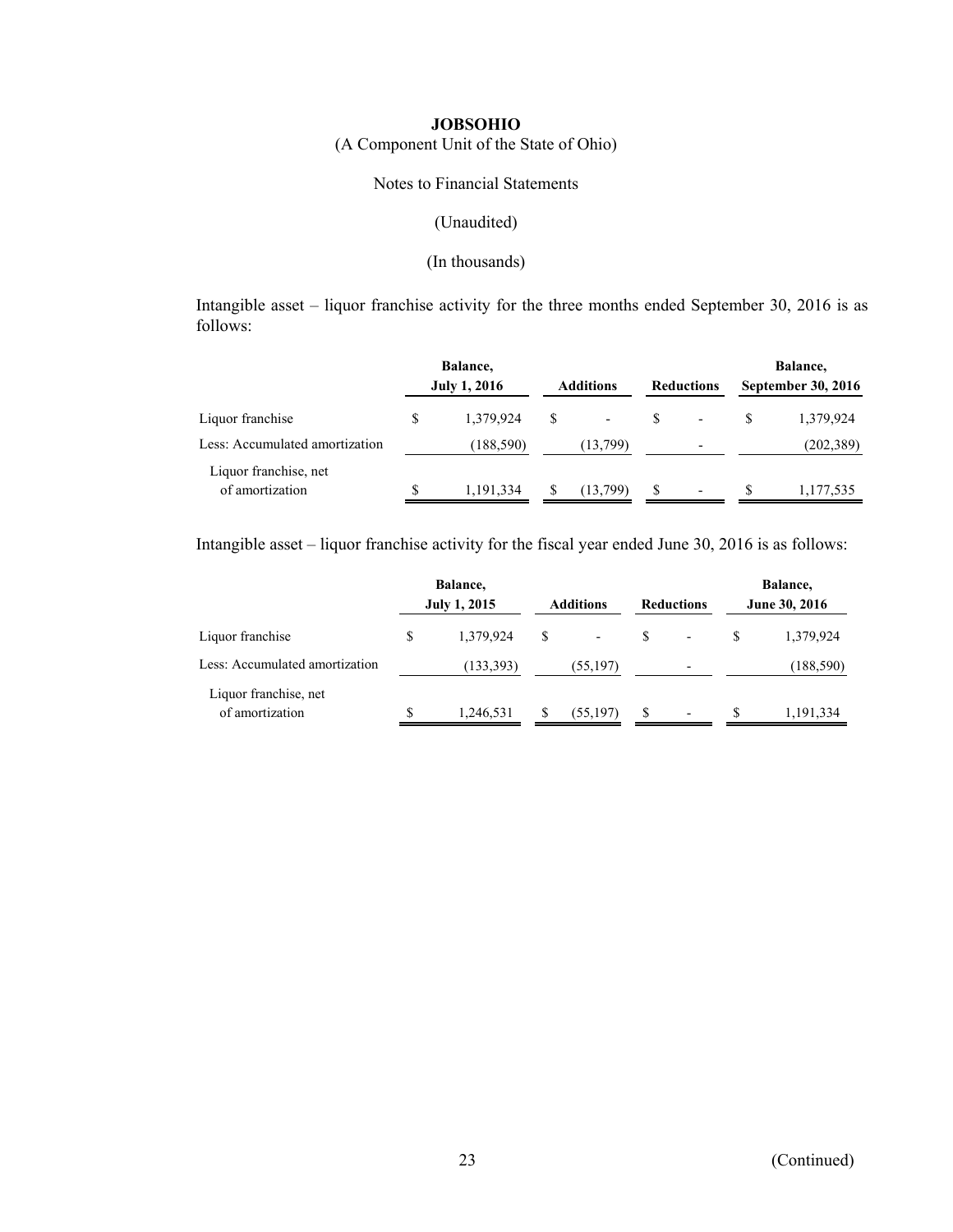(A Component Unit of the State of Ohio)

Notes to Financial Statements

(Unaudited)

(In thousands)

#### *(b) Liabilities*

# **1. Accrued Liabilities**

Accrued liabilities reported at September 30, 2016 and June 30, 2016 are as follows:

|                                         | <b>September 30, 2016</b> | June 30, 2016 |
|-----------------------------------------|---------------------------|---------------|
| Economic development programs           | \$<br>44,316              | \$<br>32,182  |
| Liquor purchases                        | 2,566                     | 3,223         |
| Agency commissions                      | 2,387                     | 2,502         |
| Taxes                                   | 9,134                     | 9,139         |
| Supplemental Payment                    | 8,128                     | 35,665        |
| Service fees                            | 4,917                     | 3,031         |
| Contribution payable                    |                           | 1,000         |
| Economic development purchased services | 2,013                     | 1,829         |
| Professional services                   | 566                       | 768           |
| Payroll                                 | 325                       | 124           |
| Legal services                          | 131                       | 129           |
| Paid time off                           | 123                       | 109           |
| Deferred rent                           | 39                        | 44            |
| Employee benefits                       |                           | 42            |
| Other                                   | 1,325                     | 575           |
|                                         | \$<br>75,970              | \$<br>90,362  |

#### 2. **Economic Development Programs – Grants**

The Entity operates four grant programs to encourage economic development within the State. These comprise:

- Economic Development Grants The Economic Development grant program focuses on fixed asset and infrastructure investment.
- Workforce Grants The Workforce grant program focuses on training costs associated with new or incumbent employees.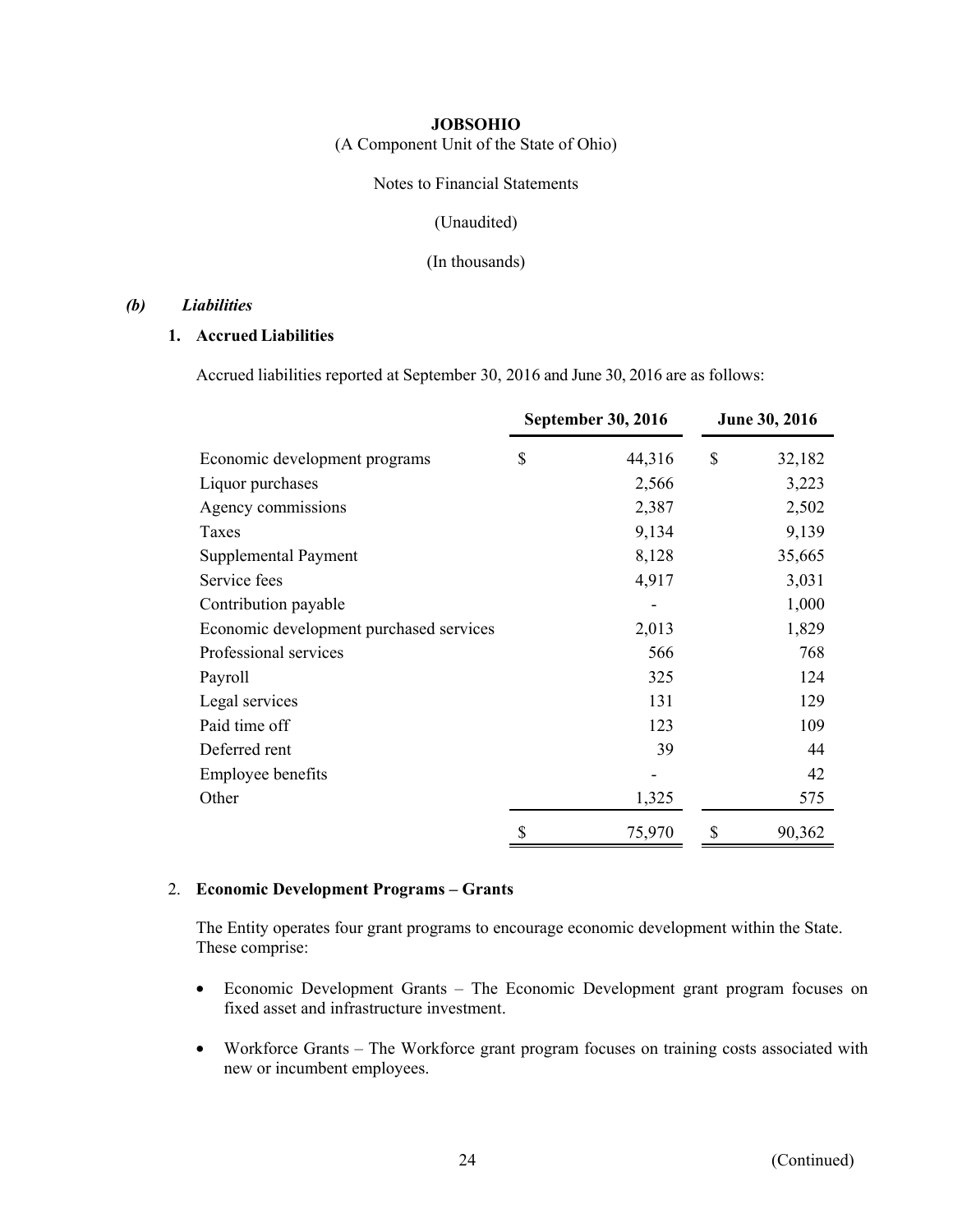(A Component Unit of the State of Ohio)

Notes to Financial Statements

(Unaudited)

(In thousands)

- Revitalization Grants The Revitalization grant program is designed to support the acceleration of redeveloping sites in Ohio, with the primary focus on projects where the cost of redevelopment and remediation is more than the value of the land in question.
- Revitalization Phase II Assessment Grants The Revitalization Phase II Assessment grant program is designed to assist in the review of potential environmental risks on a project site where redevelopment for job creation or retention is likely to occur.

As of September 30, 2016, the Entity had executed 342 grants, including 117 economic development grants, 156 workforce grants, and 69 revitalization grants with a total committed amount of \$93,646. As of September 30, 2016, the Entity had \$51,996 in committed, but unpaid grants. As of June 30, 2016, the Entity had executed 311 grants, including 107 economic development grants, 145 workforce grants, and 59 revitalization grants with a total committed amount of \$85,568. As of June 30, 2016, the Entity had \$46,372 in committed, but unpaid grants. The grants are funded on a reimbursement basis where the grantee must provide documentation illustrating where applicable costs have been incurred.

In accordance with generally accepted accounting principles, the Entity recognizes grant expense and the related liability for allowable costs where the transaction is reasonably estimable in amount and probable of distribution. This process includes the use of estimates in the absence of information as to costs incurred, but unclaimed by the grantee. The Entity has developed a methodology to produce an estimate of the liability as of the financial statement date, based upon the anticipated progress of the related project. The corresponding result is recorded as accrued economic development programs and is included in accrued liabilities in the statements of net position. The accrued economic development programs were \$44,316 and \$32,182 as of September 30, 2016 and June 30, 2016, respectively.

#### **3. Contribution Payable**

On February 21, 2014, the JobsOhio Board of Directors adopted a resolution authorizing the President and Chief Investment Officer of JobsOhio to provide a letter indicating the intent of JobsOhio to provide financial support for up to \$10,000 of funding to an appropriate nonprofit host-city committee or municipal fund to support an Ohio city hosting one of the two national political conventions in 2016. Under the terms and conditions of the resolution:

- Such support would be provided only after award of such a convention to a city;
- Funds awarded would be usable only for purposes authorized by law and consistent with the tax-exempt purposes of the Corporation; and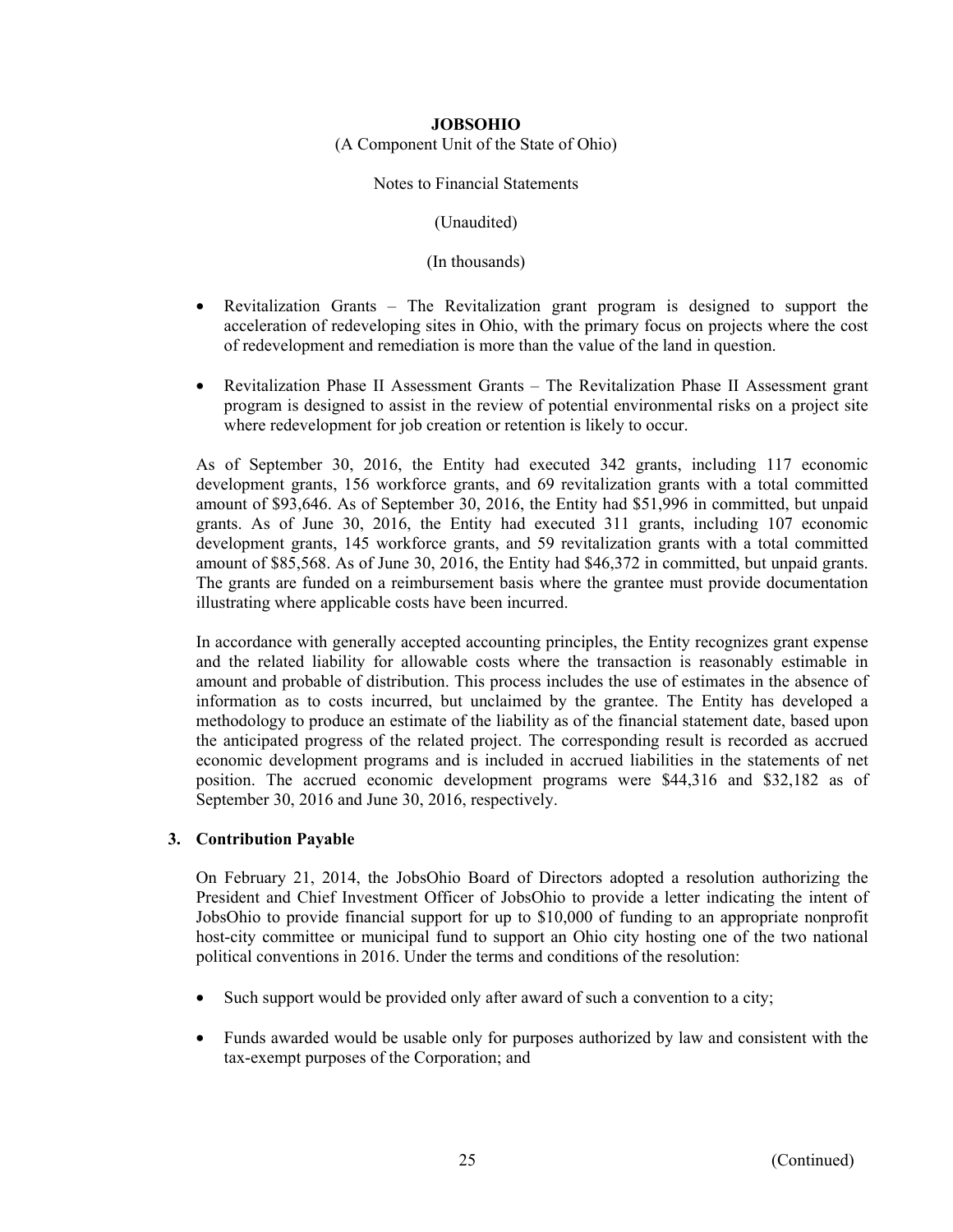## **JOBSOHIO**  (A Component Unit of the State of Ohio)

Notes to Financial Statements

(Unaudited)

(In thousands)

• In no event could such funds be considered or used, directly or indirectly, as a contribution to, for or in aid of any campaign committee, political party, legislative campaign fund, political action committee, or political contributing entity, or for any partisan political purpose.

On August 8, 2014, the Republican National Convention selected the City of Cleveland, Ohio as the host city for the 2016 national convention. In the fiscal year ended June 30, 2015, JobsOhio recognized the total committed amount of \$10,000, which was reported on the statements of revenues, expenses, and changes in net position as economic development program expense. As of September 30, 2016 and June 30, 2016, JobsOhio had disbursed \$10,000 and \$9,000, respectively, related to this contribution and the remaining \$0 and \$1,000, respectively, is reported as a contribution payable as of September 30, 2016 and June 30, 2016 and is included in accrued liabilities in the statements of net position.

#### **4. 401(k) Savings Plan**

The Entity operates a defined contribution pension plan titled JobsOhio 401(k) Plan (herein referred to as the Plan) created in accordance with Internal Revenue Code Section 401(k). The Plan, available to all qualified employees of the Entity, permits employees to defer a percentage of their salary up to the maximum percentage allowed by the Internal Revenue Service. The Entity matches 100 percent of the first three percent of the employee contribution, plus 50 percent of the employee contribution over three percent but not greater than five percent, bringing the maximum match percentage to four percent. Employees are fully vested in the Plan at the time contributions begin and there are no forfeitures. Participants must be over 21 years of age and have completed three consecutive months of service.

The Entity is the plan administrator of the Plan and the Plan trustee is Frontier Trust Company. The Entity may amend the Plan to add new features or to change or eliminate various provisions, but may not take away or reduce protected benefits under the Plan. Participants direct the allocation of their deferral based on several investment options. The assets of the Plan are not included in the Entity's financial statements and cannot be used for purposes other than the exclusive benefit of the participants or their beneficiaries or to pay the reasonable expenses of plan administration.

The Plan was implemented in February 2014. For the three months ended September 30, 2016, the total 401(k) match expense was \$47 on total employee contributions of \$108. For the three months ended September 30, 2015, the total 401(k) match expense was \$43 on total employee contributions of \$99.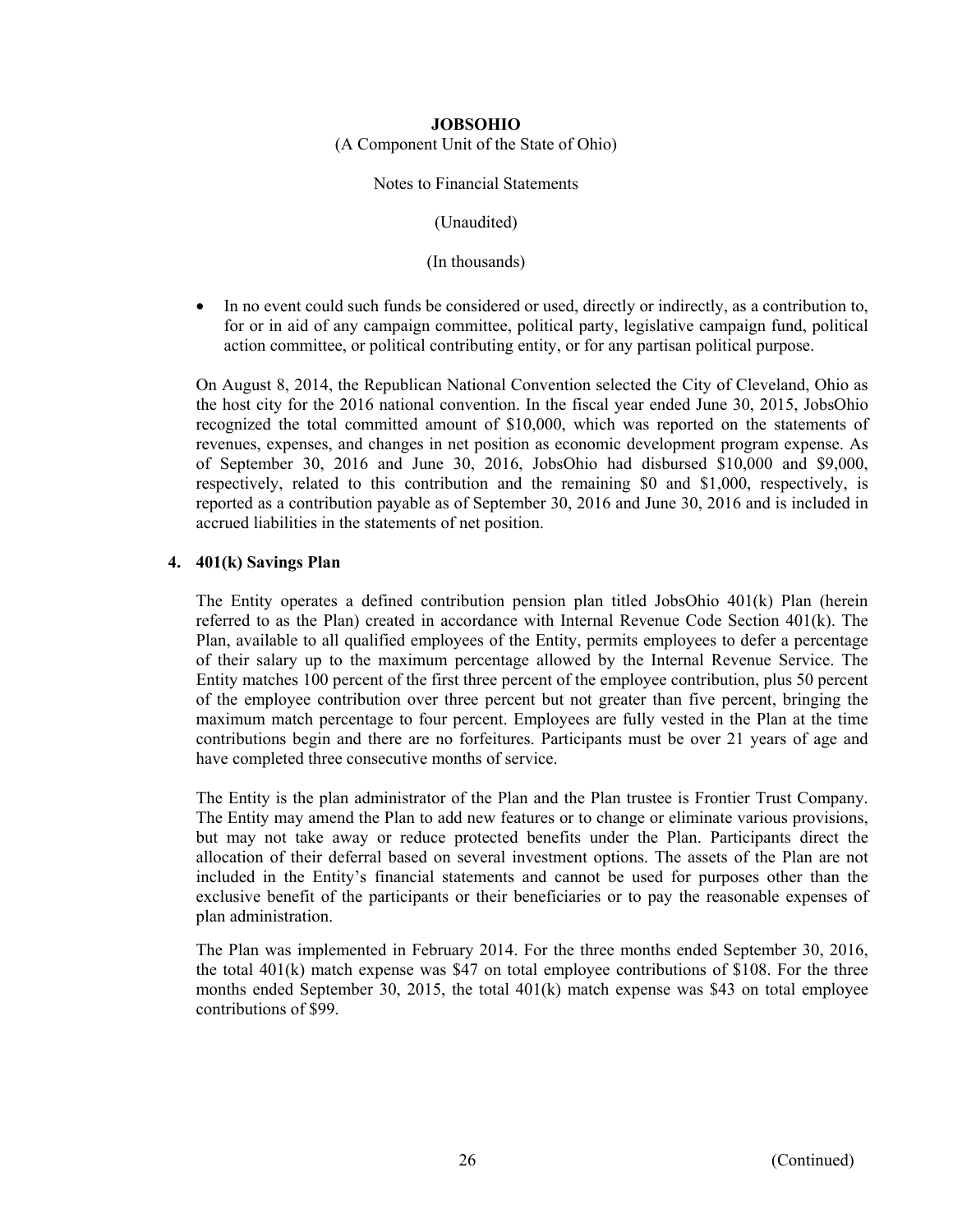(A Component Unit of the State of Ohio)

Notes to Financial Statements

(Unaudited)

(In thousands)

#### **5. Commitments and Contingencies – Litigation**

On October 27, 2014, an action was filed in the Franklin County Court of Appeals challenging JobsOhio and the legislation authorizing its creation and the transfer of the State's spirituous liquor system. On February 12, 2015, the Court of Appeals' Magistrate issued a decision dismissing the case in its entirety, ruling it clear beyond doubt that the Relator does not have standing to bring this action. Relator filed objections to the Magistrate's decision and other motions. On August 4, 2015, the Court of Appeals overruled Relator's objections, adopted that portion of the Magistrate's decision that dismissed the case for lack of standing, and dismissed all other pending motions. Relator timely appealed this decision to the Supreme Court of Ohio, which on August 31, 2016 issued its final decision affirming the dismissal of the entire case for lack of standing. Relator's post-decision motion for reconsideration was denied by the Supreme Court on November 9, 2016, and the entire action is now fully and finally determined.

As a result, no litigation is currently pending in which the Entity is named as a party.

#### **6. Lease Obligations**

The Entity has an agreement for an office facilities lease and pays monthly rent. Rent expense was \$118 and \$117 for the three months ended September 30, 2016 and 2015, respectively.

Minimum future lease payments as of September 30, 2016 under this operating lease are as follows:

Year ending June 30:

| 2017 |       | \$ | 223   |
|------|-------|----|-------|
| 2018 |       |    | 306   |
| 2019 |       |    | 315   |
| 2020 |       |    | 324   |
| 2021 |       |    | 333   |
| 2022 |       |    | 198   |
|      | Total | \$ | 1,699 |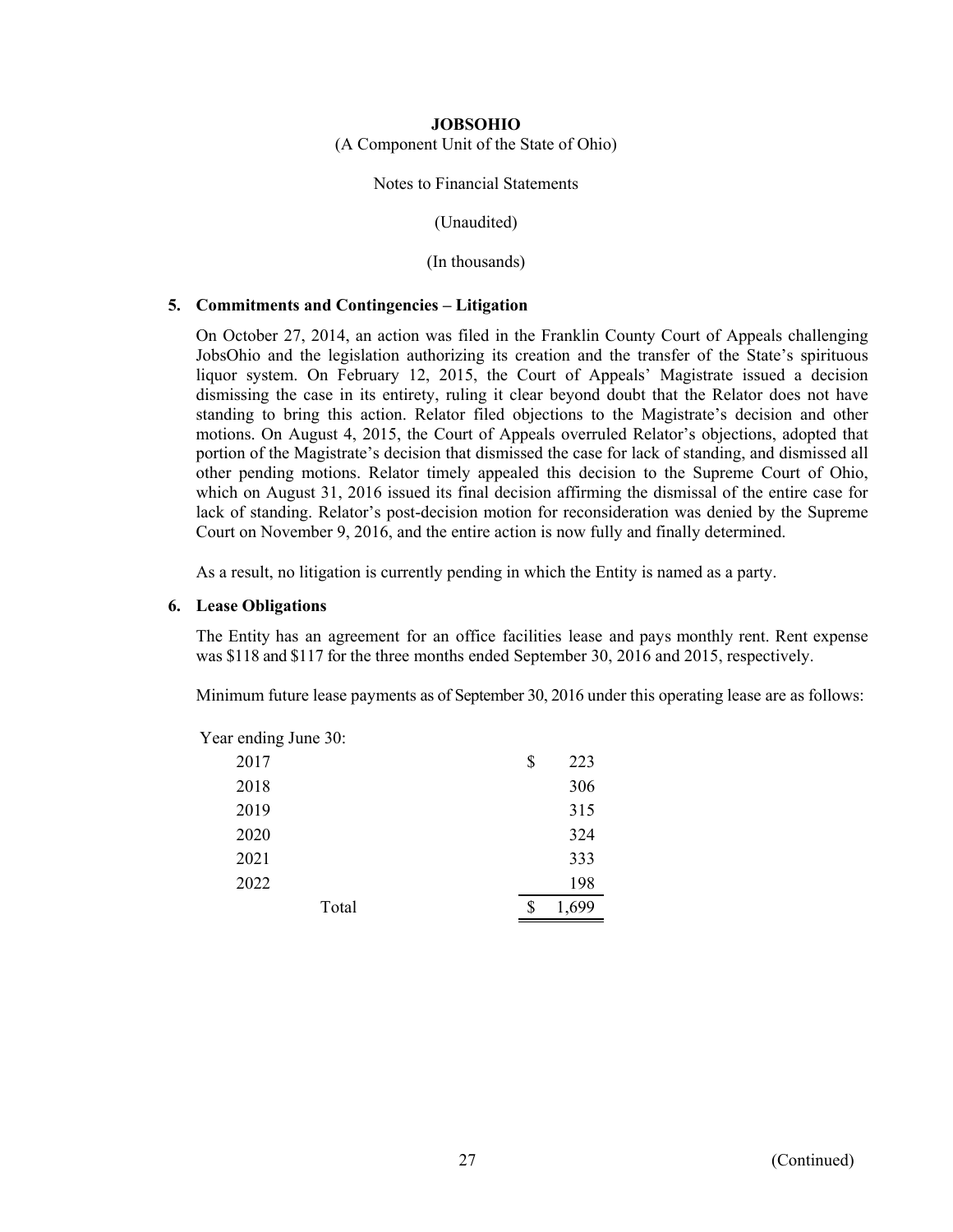(A Component Unit of the State of Ohio)

#### Notes to Financial Statements

#### (Unaudited)

#### (In thousands)

In fiscal year 2015, the Entity entered into a lease agreement for office equipment, which is classified as a capital lease. The leased equipment is amortized on a straight-line basis over 5 years. Total accumulated amortization related to the leased equipment is \$17 and \$15 at September 30, 2016 and June 30, 2016, respectively. Property on capital lease as of September 30, 2016 is as follows:

| Office equipment               |  |
|--------------------------------|--|
| Less: accumulated amortization |  |
| Total                          |  |
|                                |  |

Property on capital lease as of June 30, 2016 is as follows:

| Office equipment               |  |
|--------------------------------|--|
| Less: accumulated amortization |  |
| Total                          |  |
|                                |  |

The interest rate related to the lease obligation is 1% and the maturity date is April 2020. Minimum future lease payments as of September 30, 2016 under this capital lease are as follows:

Year ending June 30:

| 2017  | \$ |    |
|-------|----|----|
| 2018  |    | 10 |
| 2019  |    | 10 |
| 2020  |    | 8  |
| Total | S  | 35 |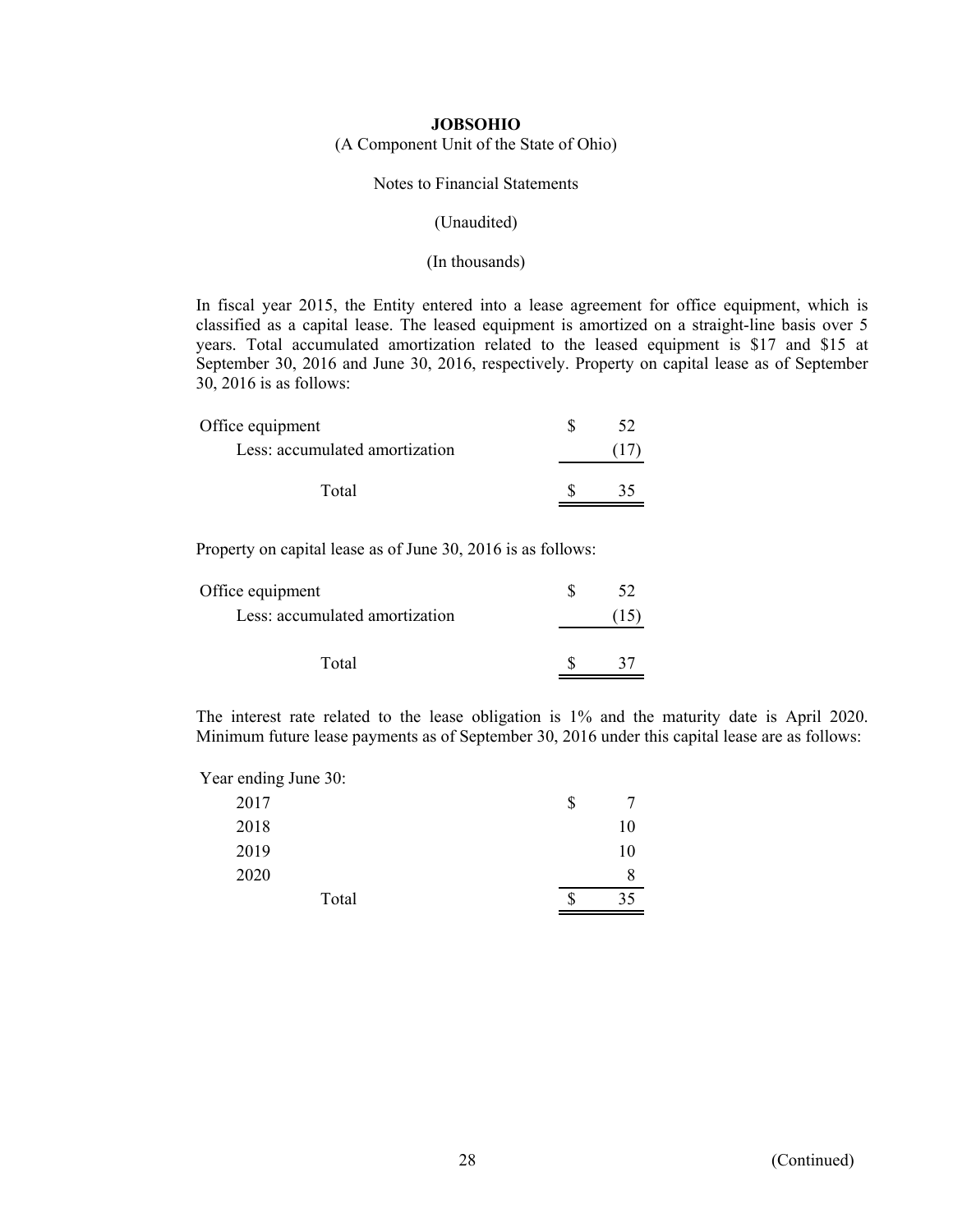(A Component Unit of the State of Ohio)

#### Notes to Financial Statements

(Unaudited)

(In thousands)

#### **7. Long-Term Liabilities**

Special obligation revenue bonds were issued on February 1, 2013, by the Entity to finance payment of consideration in connection with the purchase of a franchise to operate the Liquor Business including the transfer of certain Liquor Business assets and bond transaction costs. The obligations were issued as bonds with (approximately) level debt service (principal and interest) maturing each year with maturities that range from one to 25 years. JobsOhio Beverage System Statewide Senior Lien Liquor Profits Tax-Exempt Revenue Bonds, Series 2013A and JobsOhio Beverage System Statewide Senior Lien Liquor Profits Taxable Revenue Bonds, 2013B outstanding at September 30, 2016 and June 30, 2016 are as follows:

|                |                   | Outstanding               |                 |          |
|----------------|-------------------|---------------------------|-----------------|----------|
|                |                   | as of                     |                 |          |
| <b>Special</b> |                   | <b>September 30, 2016</b> | Interest        |          |
| obligation     | Original          | and                       | rates           | Final    |
| bonds          | <i>issue</i> date | <b>June 30, 2016</b>      | to maturity     | maturity |
| Series 2013A   | Feb. 2013         | \$<br>394,790             | $3.0\% - 5.0\%$ | 2038     |
| Series 2013B   | Feb. 2013         | \$<br>1,029,500           | $0.9\% - 4.5\%$ | 2035     |

The bonds have maturities that started in 2015 and continue through 2038. Maturities due within one year at September 30, 2016 and June 30, 2016 are \$44,020. The bond series are subject to mandatory sinking fund redemption starting in 2024 and each year thereafter to maturity. The bonds will be repaid from Liquor Business Profits. All proceeds from the Liquor Business are pledged to the Trustee to pay obligations under the Indenture. The Indenture imposes certain restrictions and requirements whereby all Liquor Business revenues are required to be deposited in a trust fund held by the Trustee to settle obligations under the Indenture, including amounts sufficient to cover annual debt service for each fiscal year on account for all outstanding revenue bonds.

Liquor Business Profits must meet the minimum debt service coverage ratio of 135 percent for each fiscal year pursuant to the Transfer Agreement. Certain amounts are released from the lien of the Indenture and certain other amounts are held in funds pursuant to the terms of the Indenture for which amounts will not be pledged for the benefit of the owners of the bonds. These funds include the Tax Fund, the Operations Fund, and the General Purpose Fund. The bonds are not general obligations of the Entity or the State, and neither the faith nor credit are pledged as security for payment of the bonds.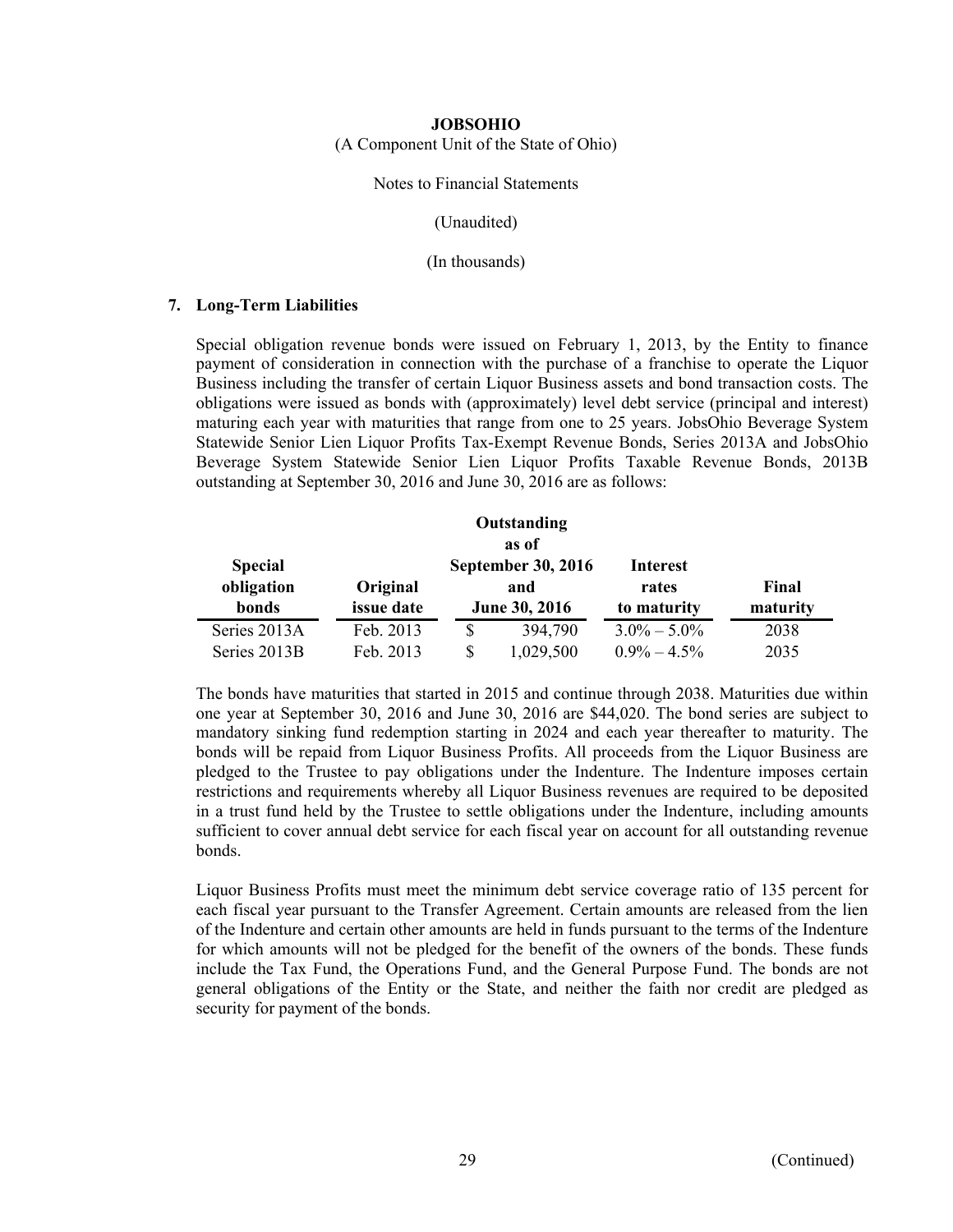(A Component Unit of the State of Ohio)

Notes to Financial Statements

(Unaudited)

(In thousands)

Debt service requirements related to the bonds as of September 30, 2016 are as follows:

|                               | Principal       | <b>Interest</b> | <b>Total</b> |  |  |
|-------------------------------|-----------------|-----------------|--------------|--|--|
| Year ending June 30:          |                 |                 |              |  |  |
| 2017                          | \$<br>44,020    | \$<br>29,438    | \$<br>73,458 |  |  |
| 2018                          | 44,870          | 58,024          | 102,894      |  |  |
| 2019                          | 45,845          | 57,049          | 102,894      |  |  |
| 2020                          | 46,720          | 55,893          | 102,613      |  |  |
| 2021                          | 48,890          | 54,011          | 102,901      |  |  |
| $2022 - 2026$                 | 270,265         | 244,097         | 514,362      |  |  |
| $2027 - 2031$                 | 327,520         | 186,577         | 514,097      |  |  |
| $2032 - 2036$                 | 405,665         | 107,523         | 513,188      |  |  |
| $2037 - 2038$                 | 190,495         | 14,403          | 204,898      |  |  |
| Total                         | 1,424,290       | 807,015         | \$2,231,305  |  |  |
| Unamortized premium           | 49,228          |                 |              |  |  |
| Less current portion          | (44, 020)       |                 |              |  |  |
| Total debt, long-term portion | \$<br>1,429,498 |                 |              |  |  |

Debt service requirements related to the bonds as of June 30, 2016 are as follows: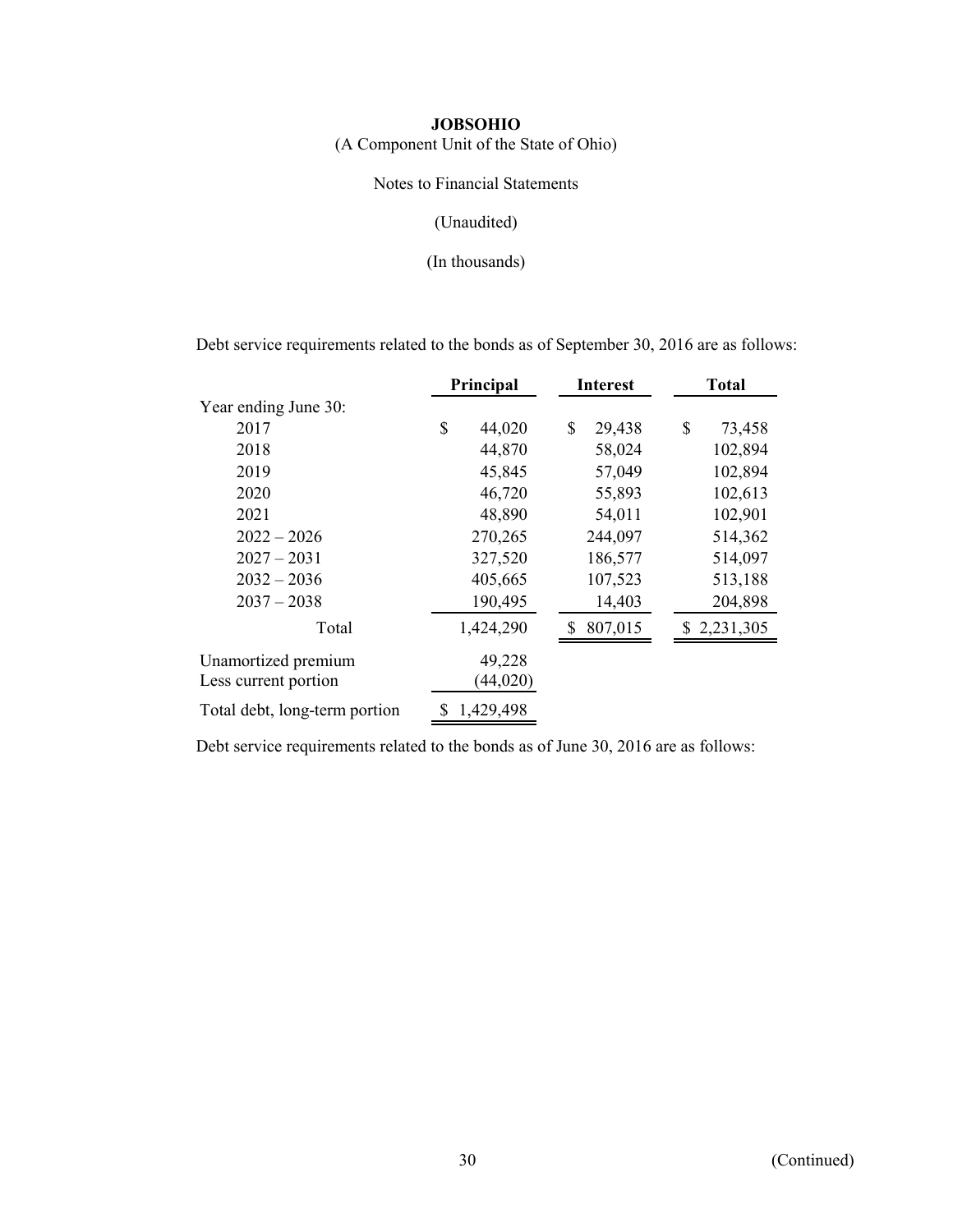(A Component Unit of the State of Ohio)

#### Notes to Financial Statements

#### (Unaudited)

#### (In thousands)

|                               | Principal |           | <b>Interest</b> | <b>Total</b> |             |  |  |
|-------------------------------|-----------|-----------|-----------------|--------------|-------------|--|--|
| Year ending June 30:          |           |           |                 |              |             |  |  |
| 2017                          | \$        | 44,020    | \$<br>58,876    | \$           | 102,896     |  |  |
| 2018                          |           | 44,870    | 58,024          |              | 102,894     |  |  |
| 2019                          |           | 45,845    | 57,049          |              | 102,894     |  |  |
| 2020                          |           | 46,720    | 55,893          |              | 102,613     |  |  |
| 2021                          |           | 48,890    | 54,011          |              | 102,901     |  |  |
| $2022 - 2026$                 |           | 270,265   | 244,097         |              | 514,362     |  |  |
| $2027 - 2031$                 |           | 327,520   | 186,577         |              | 514,097     |  |  |
| $2032 - 2036$                 |           | 405,665   | 107,523         |              | 513,188     |  |  |
| $2037 - 2038$                 |           | 190,495   | 14,403          |              | 204,898     |  |  |
| Total                         |           | 1,424,290 | 836,453         |              | \$2,260,743 |  |  |
| Unamortized premium           |           | 49,933    |                 |              |             |  |  |
| Less current portion          |           | (44, 020) |                 |              |             |  |  |
| Total debt, long-term portion | S         | 1,430,203 |                 |              |             |  |  |

Debt service activity for the three months ended September 30, 2016 is as follows:

|                                   | Balance,<br><b>July 1, 2016</b> |   | <b>Additions</b>         |   | <b>Reductions</b>        | Balance,<br>September 30, 2016 |   | Current<br>portion |
|-----------------------------------|---------------------------------|---|--------------------------|---|--------------------------|--------------------------------|---|--------------------|
| Bond principal                    | 1.424.290                       | S | $\overline{\phantom{0}}$ | S | $\overline{\phantom{a}}$ | 1.424.290                      | S | 44,020             |
| Bond premium                      | 59,663                          |   | $\overline{\phantom{a}}$ |   |                          | 59,663                         |   |                    |
| Less: Accumulated<br>amortization | (9,730)                         |   | (705)                    |   | -                        | (10, 435)                      |   |                    |
| Total debt                        | 1,474,223                       |   | (705)                    | S | -                        | 1,473,518                      |   | 44,020             |

Debt service activity for the fiscal year ended June 30, 2016 is as follows:

|                                                     | Balance,<br><b>July 1, 2015</b> | <b>Additions</b> | <b>Reductions</b> |   | Balance,<br>June 30, 2016 | Current<br>portion |
|-----------------------------------------------------|---------------------------------|------------------|-------------------|---|---------------------------|--------------------|
| Bond principal<br>Bond premium<br>Less: Accumulated | 1,467,730<br>59,663             |                  | (43, 440)         | S | 1,424,290<br>59,663       | \$<br>44,020       |
| amortization                                        | (6.902)                         | (2,828)          |                   |   | (9,730)                   |                    |
| Total debt                                          | 1.520.491                       | (2,828)          | (43.440)          | S | 1.474.223                 | 44,020             |

Bonds are subject to redemption prior to their stated maturity dates at the option of the Entity, in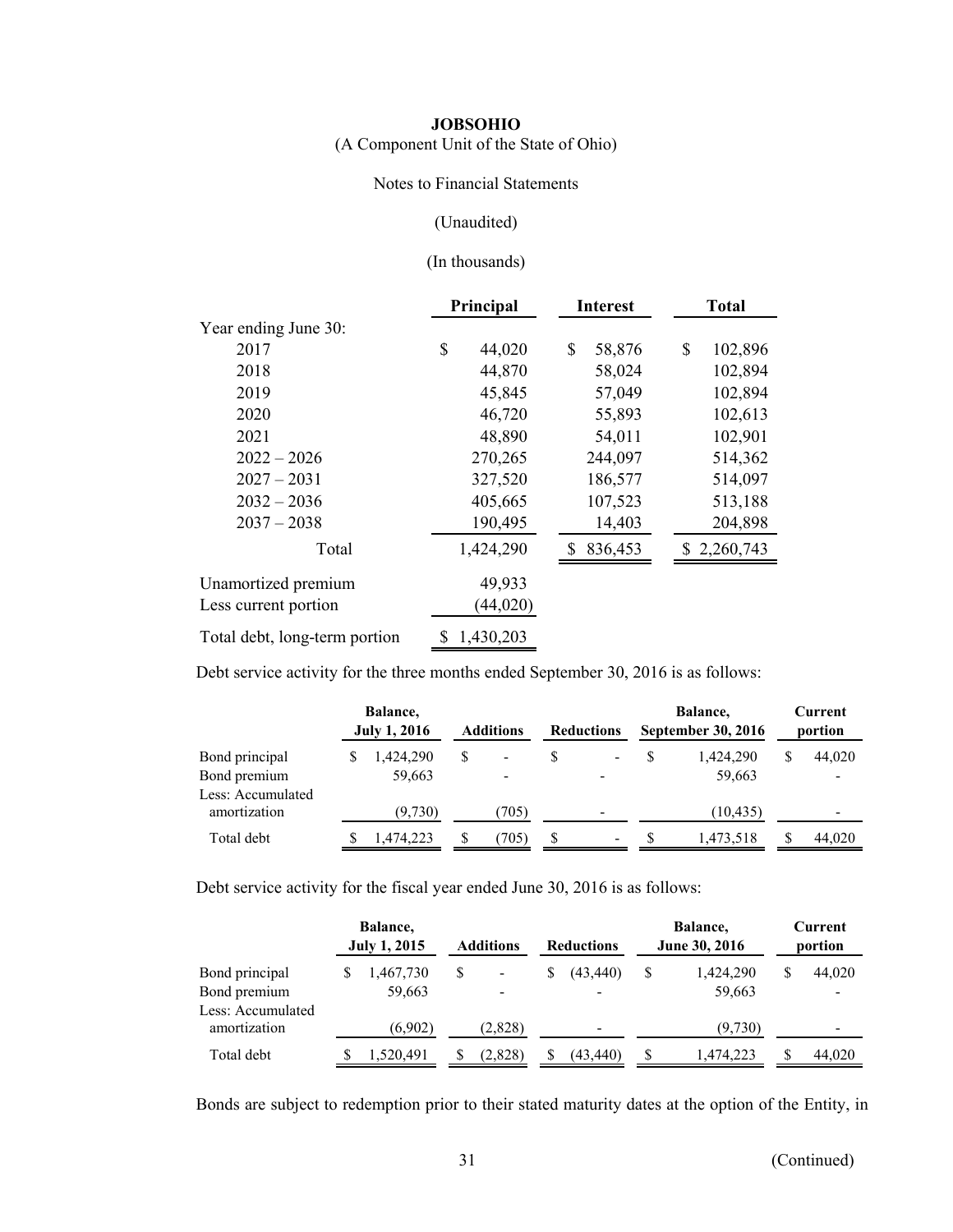#### **JOBSOHIO**  (A Component Unit of the State of Ohio)

#### Notes to Financial Statements

(Unaudited)

(In thousands)

whole or in part on any date on or after January 1, 2023 at a redemption price equal to the principal amount of bonds to be redeemed plus accrued interest. For Series 2013B Bonds, the redemption price is the greater of (1) the principal amount or (2) the sum of the present value of the remaining scheduled payments of principal and interest to the maturity date plus accrued interest. Series 2013A Bonds maturing in 2038 are subject to mandatory sinking fund redemption on January 1, 2035 and each year thereafter to maturity. Series 2013B Bonds maturing in 2029 and 2035 are subject to mandatory sinking fund redemption on January 1, 2024 and 2030, respectively, and each year thereafter to maturity. Redemptions are from moneys in the Debt Service Fund established under the Indenture, at a redemption price equal to 100 percent of the principal amount to be redeemed plus accrued interest.

Pursuant to the terms of the Indenture, the Transfer Agreement, and the Services Agreement, the Entity is required to comply with various covenants and requirements. All financial covenants associated with the agreements executed in connection with the franchise transactions have been fully complied with as of September 30, 2016 and June 30, 2016.

#### *(c) Revenues*

Liquor sales revenues are reported net of wholesale discounts and sales taxes. For the three months ended September 30, 2016, operating revenues were reported net of discounts of \$4,932 and sales tax of \$16,193. For the three months ended September 30, 2015, operating revenues were reported net of discounts of \$4,715 and sales tax of \$14,899.

#### *(d) Combining Information*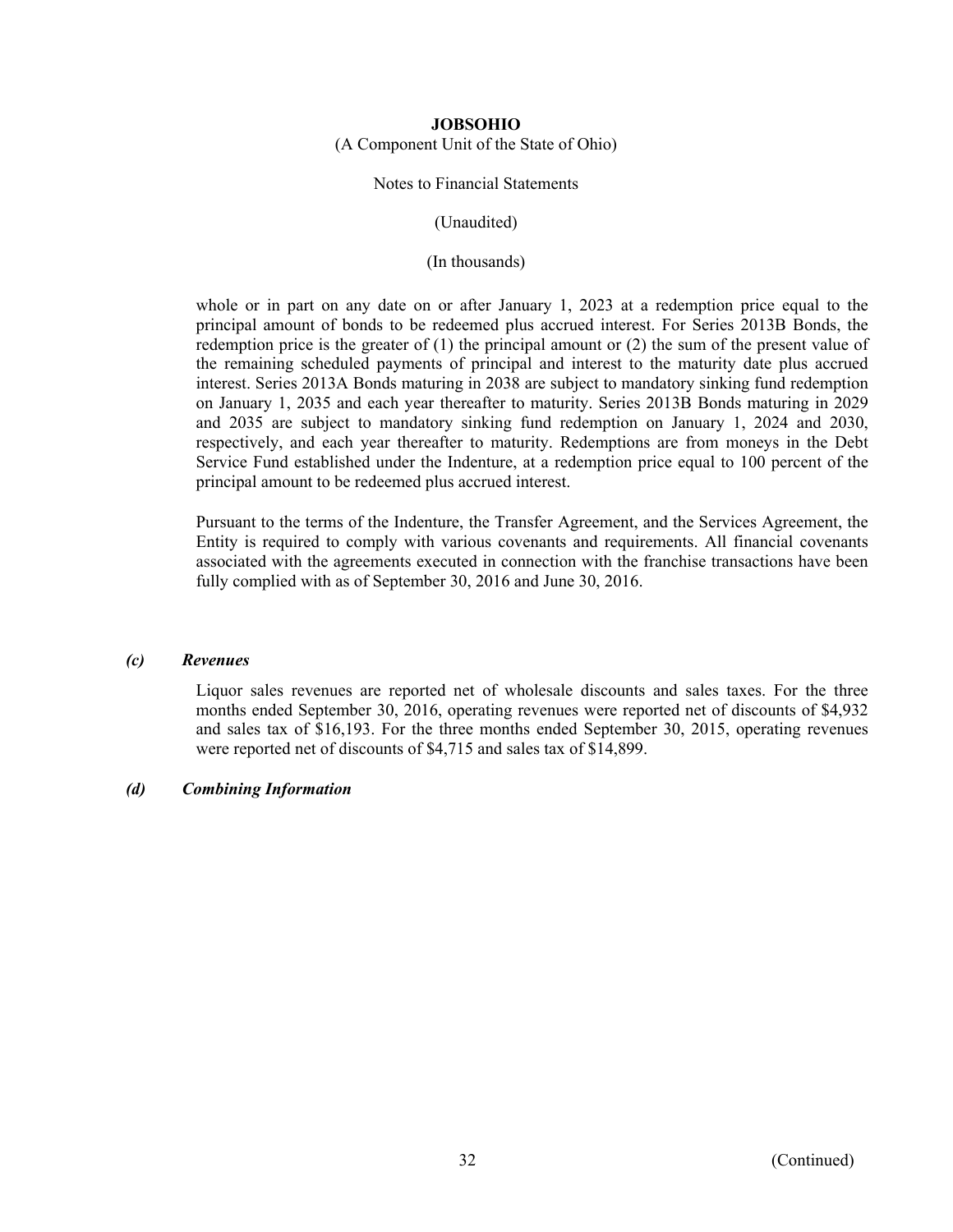# (A Component Unit of the State of Ohio)

#### Notes to Financial Statements

#### Combining Schedule of Net Position

# (Unaudited)

# (In thousands)

|                                                          |                          | September 30, 2016                                         |                               | June 30, 2016              |                |                                                                   |                               |                            |  |  |
|----------------------------------------------------------|--------------------------|------------------------------------------------------------|-------------------------------|----------------------------|----------------|-------------------------------------------------------------------|-------------------------------|----------------------------|--|--|
|                                                          | JobsOhio                 | Component<br>Unit<br>JobsOhio<br><b>Beverage</b><br>System | Eliminating<br><b>Entries</b> | Combined<br><b>Balance</b> | JobsOhio       | Component<br>Unit<br>JobsOhio<br><b>Beverage</b><br><b>System</b> | Eliminating<br><b>Entries</b> | Combined<br><b>Balance</b> |  |  |
| Assets:                                                  |                          |                                                            |                               |                            |                |                                                                   |                               |                            |  |  |
| Current assets:                                          |                          |                                                            |                               |                            |                |                                                                   |                               |                            |  |  |
| Cash and cash equivalents - unrestricted                 | S<br>82,258              | S<br>183,093                                               | S                             | S<br>265,351               | 80,213<br>S    | S<br>182,909                                                      | \$                            | \$263,122                  |  |  |
| Cash and cash equivalents - restricted                   |                          | 108,065                                                    |                               | 108,065                    | $\overline{a}$ | 134,725                                                           |                               | 134,725                    |  |  |
| Investments                                              | 349,082                  |                                                            |                               | 349,082                    | 324,254        | $\sim$                                                            |                               | 324,254                    |  |  |
| Inventory                                                |                          | 72,096                                                     |                               | 72,096                     | $\overline{a}$ | 72,948                                                            |                               | 72,948                     |  |  |
| Loans                                                    | 3,354                    | $\overline{a}$                                             |                               | 3,354                      | 2,270          | $\overline{a}$                                                    |                               | 2,270                      |  |  |
| Receivables                                              | 633                      | 465                                                        |                               | 1,098                      | 529            | 496                                                               |                               | 1,025                      |  |  |
| Prepaid expenses                                         | 3,481                    | 859                                                        |                               | 4,340                      | 3,375          | 989                                                               | $\overline{a}$                | 4,364                      |  |  |
| Due from JOBS                                            | $\overline{4}$           |                                                            | (4)                           |                            | 183            |                                                                   | (183)                         |                            |  |  |
| Total current assets                                     | 438,812                  | 364,578                                                    | (4)                           | 803,386                    | 410,824        | 392,067                                                           | (183)                         | 802,708                    |  |  |
| Long-term assets:                                        |                          |                                                            |                               |                            |                |                                                                   |                               |                            |  |  |
| Intangible asset - liquor franchise, net of amortization | $\overline{\phantom{a}}$ | 1,177,535                                                  |                               | 1,177,535                  | ÷              | 1,191,334                                                         | ÷                             | 1,191,334                  |  |  |
| Capital assets, net of accumulated depreciation          | 1,301                    |                                                            |                               | 1,301                      | 1,377          |                                                                   |                               | 1,377                      |  |  |
| Loans, net of loss allowance                             | 30,177                   | ÷,                                                         |                               | 30,177                     | 25,078         | $\overline{\phantom{a}}$                                          | $\overline{a}$                | 25,078                     |  |  |
| Total long-term assets                                   | 31,478                   | 1,177,535                                                  | $\overline{a}$                | 1,209,013                  | 26,455         | 1,191,334                                                         | $\overline{a}$                | 1,217,789                  |  |  |
| <b>Total assets</b>                                      | 470,290                  | 1,542,113                                                  | (4)                           | 2,012,399                  | 437,279        | 1,583,401                                                         | (183)                         | 2,020,497                  |  |  |
| <b>Liabilities:</b>                                      |                          |                                                            |                               |                            |                |                                                                   |                               |                            |  |  |
| Current liabilities:                                     |                          |                                                            |                               |                            |                |                                                                   |                               |                            |  |  |
| Accounts payable                                         | 835                      | 22,425                                                     |                               | 23,260                     | 2,205          | 24,626                                                            |                               | 26,831                     |  |  |
| Accrued liabilities                                      |                          |                                                            |                               |                            |                |                                                                   |                               |                            |  |  |
|                                                          | 47,615                   | 28,355                                                     |                               | 75,970                     | 36,305         | 54,057                                                            |                               | 90,362                     |  |  |
| Special obligation bonds payable - current portion       | ÷.                       | 44,020                                                     |                               | 44,020                     |                | 44,020                                                            |                               | 44,020                     |  |  |
| Bond interest payable                                    | $\overline{a}$           | 14,719                                                     |                               | 14,719                     | $\sim$         | 29,438                                                            | $\overline{a}$                | 29,438                     |  |  |
| Capital lease payable - current portion                  | 10                       | L                                                          |                               | 10                         | 10             | ÷,                                                                | $\overline{a}$                | 10                         |  |  |
| Due to JobsOhio<br>Total current liabilities             | 48,460                   | 4<br>109,523                                               | (4)<br>(4)                    | 157,979                    | 38,520         | 183<br>152,324                                                    | (183)<br>(183)                | 190,661                    |  |  |
| Long-term liabilities:                                   |                          |                                                            |                               |                            |                |                                                                   |                               |                            |  |  |
|                                                          |                          |                                                            |                               |                            |                |                                                                   |                               |                            |  |  |
| Special obligation bonds payable                         | $\overline{a}$           | 1,429,498                                                  |                               | 1,429,498                  | ÷,             | 1,430,203                                                         |                               | 1,430,203                  |  |  |
| Capital lease payable                                    | 25                       |                                                            |                               | 25                         | 28             | Ĭ.                                                                |                               | 28                         |  |  |
| Total long-term liabilities                              | 25                       | 1,429,498                                                  |                               | 1,429,523                  | 28             | 1,430,203                                                         | $\overline{a}$                | 1,430,231                  |  |  |
| <b>Total liabilities</b>                                 | 48,485                   | 1,539,021                                                  | (4)                           | 1,587,502                  | 38,548         | 1,582,527                                                         | (183)                         | 1,620,892                  |  |  |
| Net position:                                            |                          |                                                            |                               |                            |                |                                                                   |                               |                            |  |  |
| Net investment in capital assets                         | 1,301                    |                                                            |                               | 1,301                      | 1,377          |                                                                   |                               | 1,377                      |  |  |
| Unrestricted                                             | 420,504                  | 3,092                                                      |                               | 423,596                    | 397,354        | 874                                                               |                               | 398,228                    |  |  |
| <b>Total net position</b>                                | $\mathbf{s}$<br>421,805  | S<br>3,092                                                 | $\mathbf{s}$                  | $\mathbf{s}$<br>424,897    | 398,731<br>s   | 874<br>s                                                          | $\mathbf{s}$                  | \$399,605                  |  |  |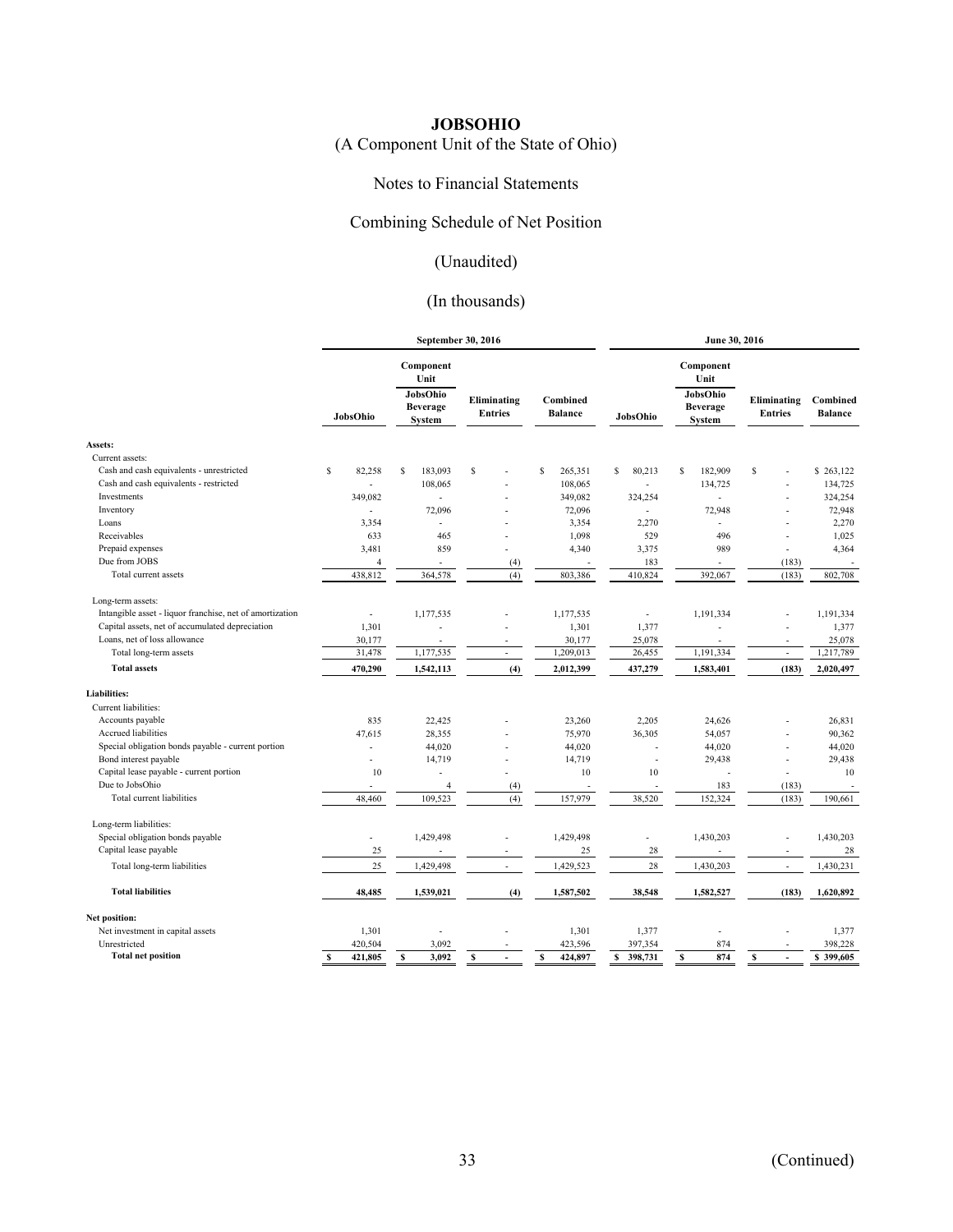# (A Component Unit of the State of Ohio)

#### Notes to Financial Statements

#### Combining Schedule of Revenues, Expenses, and Changes in Net Position

# (Unaudited)

# (In thousands)

|                                                     |                | 3 Months Ended September 30, 2016            |                               | 3 Months Ended September 30, 2015 |                          |                                              |                               |                            |  |
|-----------------------------------------------------|----------------|----------------------------------------------|-------------------------------|-----------------------------------|--------------------------|----------------------------------------------|-------------------------------|----------------------------|--|
|                                                     |                | Component<br>Unit                            |                               |                                   |                          | Component<br>Unit                            |                               |                            |  |
|                                                     | JobsOhio       | JobsOhio<br><b>Beverage</b><br><b>System</b> | Eliminating<br><b>Entries</b> | Combined<br><b>Balance</b>        | JobsOhio                 | JobsOhio<br><b>Beverage</b><br><b>System</b> | Eliminating<br><b>Entries</b> | Combined<br><b>Balance</b> |  |
| <b>Operating revenues:</b>                          |                |                                              |                               |                                   |                          |                                              |                               |                            |  |
| Net liquor sales                                    | S              | \$<br>269,711                                | \$                            | \$269,711                         | \$                       | \$<br>255,991                                | \$                            | \$255,991                  |  |
| Interest income - loans                             | 352            |                                              |                               | 352                               | 114                      |                                              |                               | 114                        |  |
| Fees and other                                      | 295            |                                              | (177)                         | 118                               | 232                      |                                              | (158)                         | 74                         |  |
| Total operating revenues                            | 647            | 269,711                                      | (177)                         | 270,181                           | 346                      | 255,991                                      | (158)                         | 256,179                    |  |
| <b>Operating expenses:</b>                          |                |                                              |                               |                                   |                          |                                              |                               |                            |  |
| Cost of goods sold                                  |                | 155,298                                      |                               | 155,298                           |                          | 147,086                                      |                               | 147,086                    |  |
| Sales commissions                                   |                | 14,753                                       |                               | 14,753                            | ä,                       | 13,994                                       |                               | 13,994                     |  |
| Liquor gallonage taxes                              |                | 11,731                                       | $\ddot{\phantom{1}}$          | 11,731                            | ä,                       | 11,300                                       |                               | 11,300                     |  |
| Amortization of intangible asset - liquor franchise |                | 13,799                                       |                               | 13,799                            |                          | 13,799                                       |                               | 13,799                     |  |
| Service fees                                        |                | 4,409                                        |                               | 4,409                             |                          | 2,444                                        |                               | 2,444                      |  |
| Supplemental Payment                                |                | 8,128                                        |                               | 8,128                             |                          | 7,878                                        |                               | 7,878                      |  |
| JobsOhio management fees                            | L.             | 177                                          | (177)                         | $\mathbf{r}$                      | ٠                        | 158                                          | (158)                         |                            |  |
| Economic development programs                       | 15,436         |                                              |                               | 15,436                            | 16,814                   |                                              |                               | 16,814                     |  |
| Salaries and benefits                               | 2,387          | ÷,                                           |                               | 2,387                             | 1,877                    | ٠                                            |                               | 1,877                      |  |
| Economic development purchased services             | 2,013          |                                              |                               | 2,013                             | 2,369                    | ÷,                                           |                               | 2,369                      |  |
| Professional services                               | 899            | 352                                          |                               | 1,251                             | 1,609                    | 162                                          |                               | 1,771                      |  |
| Insurance                                           | 50             | 90                                           |                               | 140                               | 49                       | 88                                           |                               | 137                        |  |
| Administrative and support                          | 644            |                                              |                               | 644                               | 646                      |                                              |                               | 646                        |  |
| Marketing                                           | 2,044          |                                              |                               | 2,044                             | 1,478                    |                                              |                               | 1,478                      |  |
| Other                                               | $\overline{a}$ | 19                                           | $\overline{\phantom{a}}$      | 19                                | $\overline{\phantom{a}}$ | 17                                           | $\overline{\phantom{a}}$      | 17                         |  |
| Total operating expenses                            | 23,473         | 208,756                                      | (177)                         | 232,052                           | 24,842                   | 196,926                                      | (158)                         | 221,610                    |  |
| <b>Operating income (loss)</b>                      | (22, 826)      | 60,955                                       | $\sim$                        | 38,129                            | (24, 496)                | 59,065                                       | $\blacksquare$                | 34,569                     |  |
| Nonoperating revenues (expenses):                   |                |                                              |                               |                                   |                          |                                              |                               |                            |  |
| Grants                                              | 45,000         | (45,000)                                     |                               |                                   | 90,000                   | (90,000)                                     |                               |                            |  |
| Bond interest, net                                  | ÷,             | (14, 015)                                    |                               | (14, 015)                         | $\blacksquare$           | (14, 155)                                    |                               | (14, 155)                  |  |
| Investment income                                   | 900            | ÷,                                           |                               | 900                               | 1,078                    |                                              |                               | 1,078                      |  |
| Other, net                                          |                | 278                                          |                               | 278                               |                          | 47                                           |                               | 47                         |  |
| Total nonoperating revenues (expenses)              | 45,900         | (58, 737)                                    | $\sim$                        | (12, 837)                         | 91,078                   | (104, 108)                                   | $\sim$                        | (13,030)                   |  |
| Change in net position                              | 23,074         | 2,218                                        | ä,                            | 25,292                            | 66,582                   | (45, 043)                                    |                               | 21,539                     |  |
| Net position (deficit), beginning of period         | 398,731        | 874                                          |                               | 399,605                           | 312,401                  | (31, 439)                                    |                               | 280,962                    |  |
| Net position (deficit), end of period               | \$421,805      | s<br>3,092                                   | s<br>$\blacksquare$           | \$424,897                         | \$378,983                | s<br>(76, 482)                               | <b>S</b><br>٠                 | \$ 302,501                 |  |